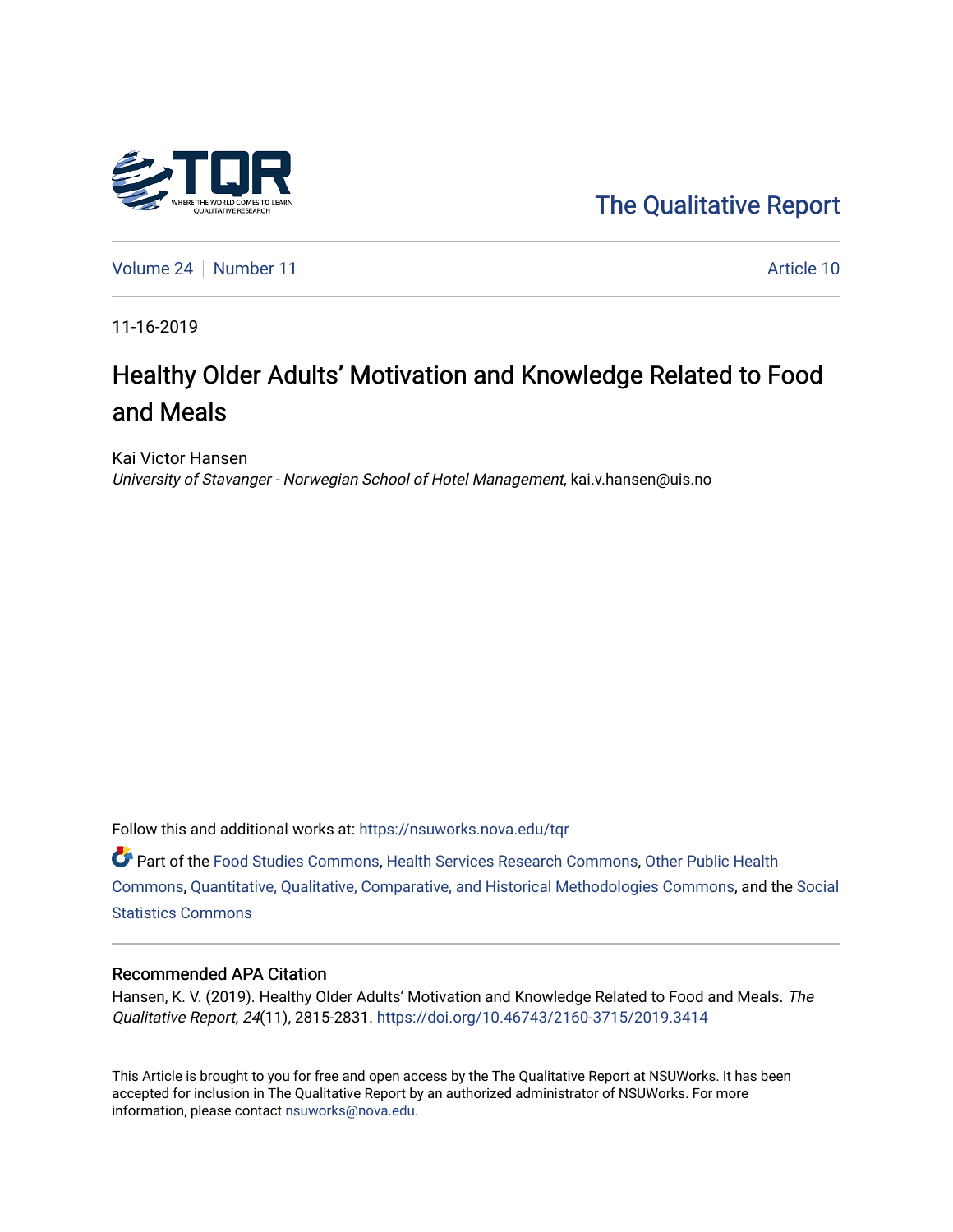

## Healthy Older Adults' Motivation and Knowledge Related to Food and Meals

## **Abstract**

The population over 60 years old is growing rapidly in Norway and in many other countries, and researchers often focus on elderly people and various diseases. This article examines the healthy elderly who are active in their daily lives to understand their motivation and knowledge about food and meals. The method used was CurroCus® group interviews, or fast focus groups. Nine CurroCus® groups were conducted, lasting for 37 to 56 minutes (average = 45 minutes). Altogether, 76 persons participated, ranging in age from 60 to 87 years; participants were predominantly female (>80%). The article discusses two areas: motivation and knowledge regarding food and meals. The collected empirical data were recorded, transcribed, and entered into NVivo 11.0. Interviews were analysed using a grounded theory approach. The results show that the respondents are concerned with six main areas: food intake, purchasing pattern, meal knowledge, community, service experience, and sensory triggers. The main contribution of this article is increased insights into healthy older adults' interpretation of their motivation for healthy food and inspiring meals based on their extensive knowledge of the topics discussed. Future research will require more knowledge of various loneliness strategies and their effects. Government responsibility should focus on older people's nutrient intake in the near future. Different sensory stimuli must be investigated in order for more people to help avoid malnutrition.

## Keywords

Elderly, Healthy Life, Active, Loneliness, Food, Meals

#### Creative Commons License



This work is licensed under a [Creative Commons Attribution-Noncommercial-Share Alike 4.0 International](https://creativecommons.org/licenses/by-nc-sa/4.0/)  [License](https://creativecommons.org/licenses/by-nc-sa/4.0/).

#### Acknowledgements

I would like to thank and thank Skipper Worse and the participation of their users in conducting group interviews.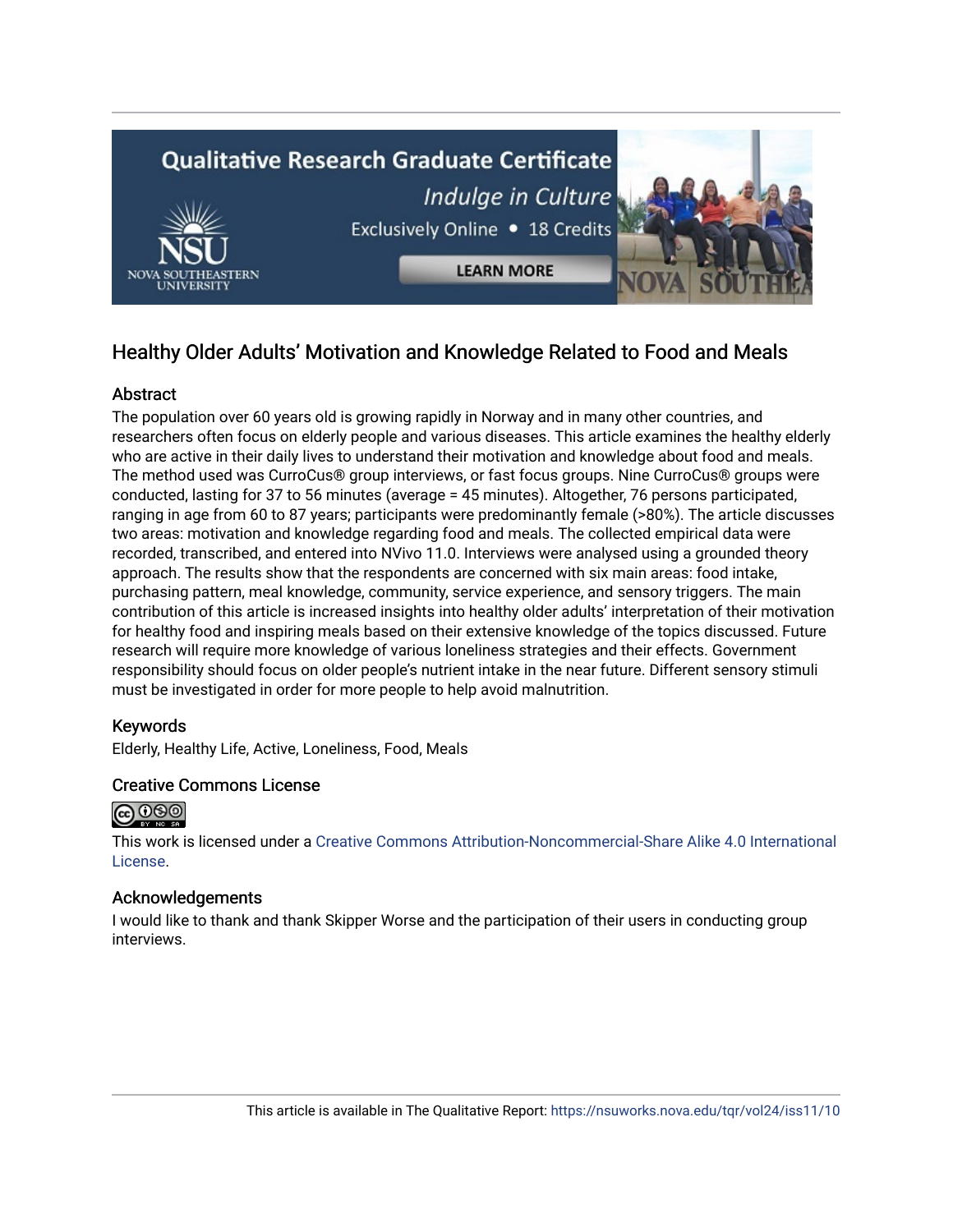

## **Healthy Older Adults' Motivation and Knowledge Related to Food and Meals**

## Kai Victor Hansen

University of Stavanger - Norwegian School of Hotel Management, Norway

*The population over 60 years old is growing rapidly in Norway and in many other countries, and researchers often focus on elderly people and various diseases. This article examines the healthy elderly who are active in their daily lives to understand their motivation and knowledge about food and meals. The method used was CurroCus® group interviews, or fast focus groups. Nine CurroCus® groups were conducted, lasting for 37 to 56 minutes (average = 45 minutes). Altogether, 76 persons participated, ranging in age from 60 to 87 years; participants were predominantly female (>80%). The article discusses two areas: motivation and knowledge regarding food and meals. The collected empirical data were recorded, transcribed, and entered into NVivo 11.0. Interviews were analysed using a grounded theory approach. The results show that the respondents are concerned with six main areas: food intake, purchasing pattern, meal knowledge, community, service experience, and sensory triggers. The main contribution of this article is increased insights into healthy older adults' interpretation of their motivation for healthy food and inspiring meals based on their extensive knowledge of the topics discussed. Future research will require more knowledge of various loneliness strategies and their effects. Government responsibility should focus on older people's nutrient intake in the near future. Different sensory stimuli must be investigated in order for more people to help avoid malnutrition. Keywords: Elderly, Healthy Life, Active, Loneliness, Food, Meals*

## **Introduction**

The population above 60 years old in Norway will grow to more than 1 million by the year 2040 (SSB, Tønnessen, Leknes, & Syse, 2016). The average lifespan is 80.6 years for men and 84.2 years for women. The age gap in life expectancy between men and women was 3.6 years on average in 2016 (SSB, 2017). With these numbers in mind, this paper investigates the motivation and knowledge of healthy meals and food among those older than 60 years. According to the World Health Organization (WHO), "older" refers to those over 65 years old, with those over 75 years old being referred to as "old" and over 85 years old as "very old" (WHO, 2002).

The gap between older adults living at home in Norway and elderly living in care homes is huge, resulting in significant differences in terms of activity level, variation in food, and food intake, among other factors. Very few elderly individuals are alike, and inequalities are expected to increase in the future. Older people today usually consist of at least two to three generations, and each individual is unique (Abeles, 2017; Grini, 2018; Rognså, 2018). An estimated 40,000 care home beds exist in Norway today, where approximately 600,000 people are above 67 years old. Therefore, about half a million older adults are living at home. Their knowledge of meals and food, together with their health knowledge, might determine how long they will live in their homes. Understanding older people's capacity through meals and food knowledge can ensure that they are better able to live at home longer.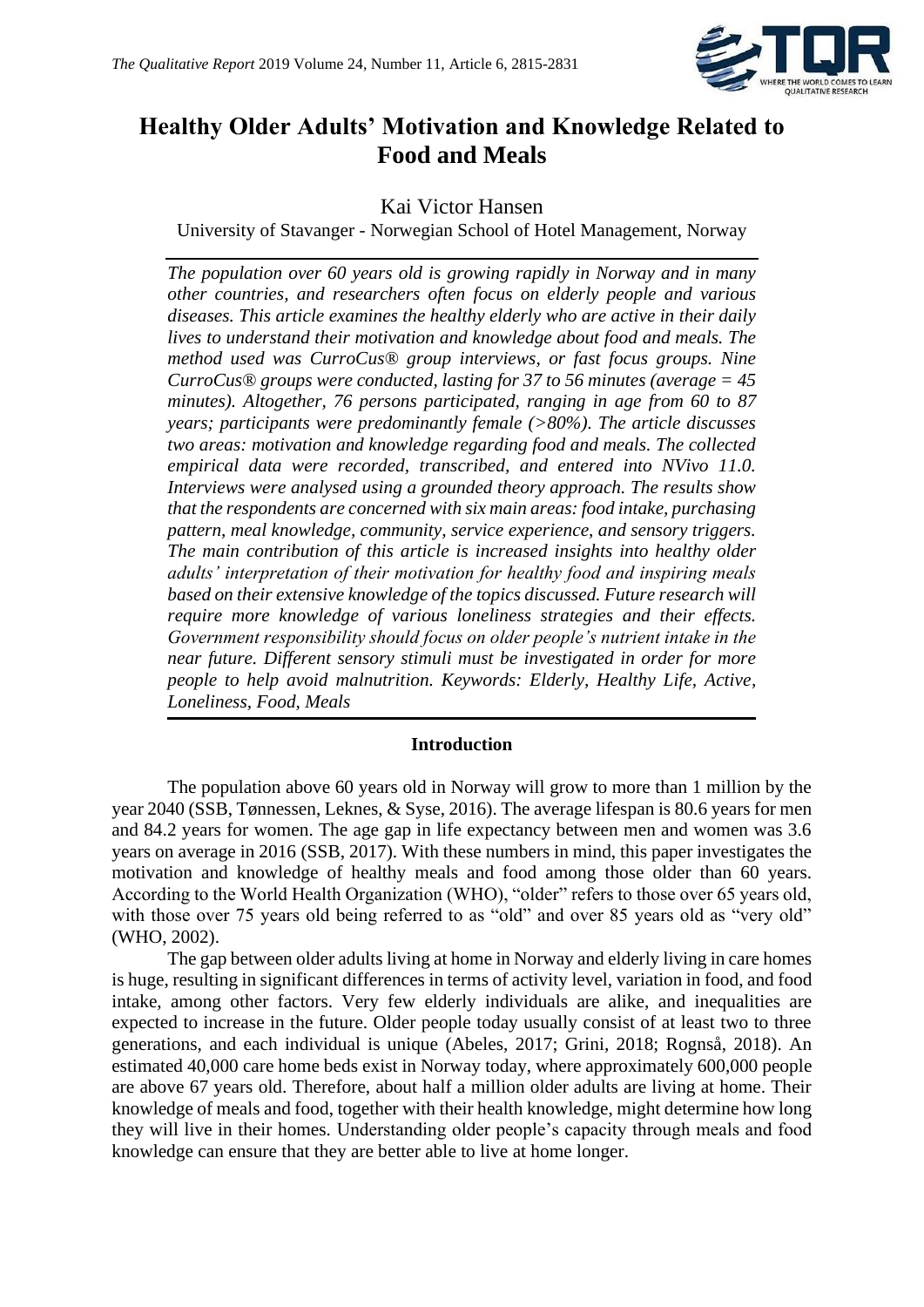Many older people face a variety of food challenges. For example, they have an increased need for protein in their diet because sarcopenia (muscle loss) is a natural part of the aging process (Rognså, 2018). People over the age of 65 require about 20% of their energy intake to come from proteins, and efforts to prevent sarcopenia should already start by the age of 50. Malnutrition among older people is quite common, and up to 60% of individuals in institutions can be malnourished. Thus, it is important for adults above 60 years old to be knowledgeable about food and meals as well as motivation related to these topics. Healthy elderly people must be considered an important resource for society as long as they do without significant help in the home. Hence, increased knowledge of food and meals can help more people live in their own homes longer. A connection exists between diet and future health; for example, older people need a higher intake of protein and vitamin D despite having a reduced appetite (Rognså, 2018).

#### **Review of Literature**

Healthy elderly individuals are a research area requiring more knowledge. Hansen (2016) highlighted this in a literature study of 21 papers about food and meals; only six papers could be linked with three meal aspects and, of these, only three could be linked to food and beverages (Gettings & Kiernan, 2001; Lundkvist, Fjellström, Sidenvall, Lumbers, & Raats, 2010; Racine, Lyerly, Troyer, Warren-Findlow, & McAuley, 2012) and two to the people eating together (Nicklett & Kadell, 2013; Triana, Apanius, Richmond, & Castellanos, 2003). The last article was linked to personal service (Nicklett & Kadell, 2013) within food and meal research. The authors' findings suggest that research has not included the healthy elderly but has been focused on other elderly groups.

One review article revealed 12 essential components of instructions, with a focus on hands-on and practical cooking experiences (McGowan et al., 2017). Of these 12 components, the top five components in the review were divided into cooking skills (CS) and food skills (FS): "frequency type of cooking and food preparation (CS), cooking confidence or selfefficacy (CS), planning food shopping and writing lists (FS), frequency of shopping behaviours (FS), and food safety and hygiene knowledge and behaviours (FS)" (McGowan et al., 2017, p. 2428). The first two represent cooking skills whereas the three last are connected to food skills. Petrovici and Ritson (2006, p. 10) focused on health behaviour literature when they positively predicted health motivation, education, financial status, and knowledge about nutrition and when they negatively predicted age.

Naughton, McCarthy, and McCarthy (2015) found that, among Irish adults, although they had received diet recommendations, the information did not match the current food consumption pattern for the general population. The weakness in this article was the low number of older participants (i.e., above 60 years of age; Naughton et al., 2015).

Older adults' inability to shop, health reasons, and special diets were found to be barriers to doing shopping on their own (Locher et al., 2009). The motivating factors for food choice were sensory appeal, convenience, and price (Locher et al., 2009). In this study, the mean age of participants was 78.9 years, and 80% were female. Elderly people's budgets can be a barrier to consuming adequate nutrients, so a program for eating healthily within budget can be important (Chung & Chung, 2014). Such a program can help refresh cooking skills and food knowledge that can further improve these individuals' health status.

Health and nutrition risk perceptions were investigated using bread as an example. The results showed a willingness to purchase bread with less salt content and an increased willingness to eat bread with increased health benefits. The study also found that educational campaigns informing people about risky behaviours changed their focus to more favourable food choices (Jezewska-Zychowicz, 2016). Dallas, Liu, and Ubel (2015) illuminated in their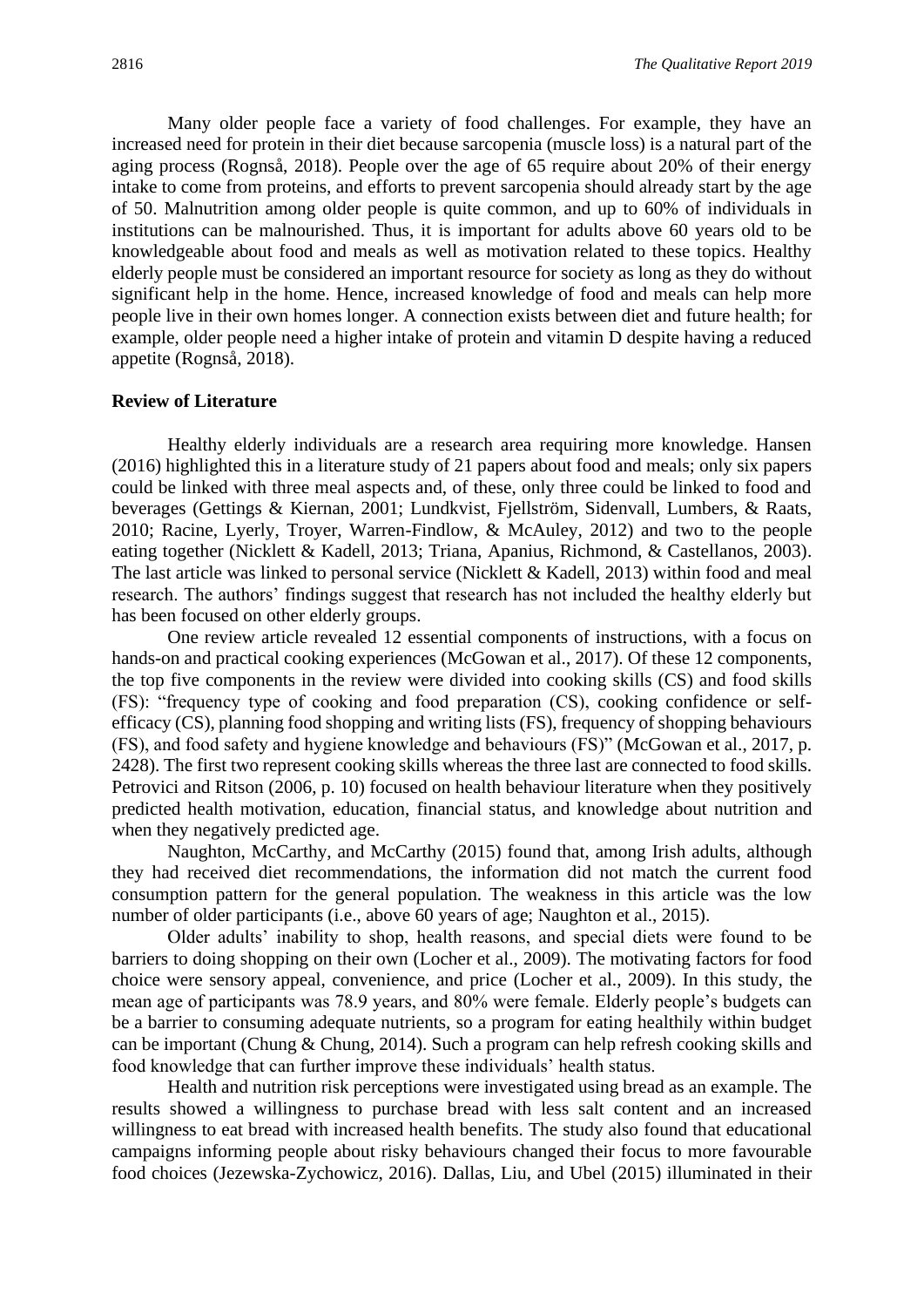article that it is more important to serve people what they actually want to eat, instead of what they should be eating. Their study showed a tendency to increase serving size more often instead of decreasing it. This could happen when people believe that they need to follow the increased numbers on the nutritional facts label (Dallas et al., 2015). Mousavi-Nasab, Kormi-Nouri, Sundstrom, and Nilsson (2012) grouped their findings into two age groups. Among participants 65 to 85 years old, marriage had a better effect on men's health situation than women.

Based on this review of prior literature, it is clear that knowledge regarding olderadults and nutrition is fragmented and has not so far been aimed at healthy elderly people. As populations age worldwide, it is important to address this a gap in the knowledge about healthy elderly people. Therefore, the current article focuses on healthy elderly individuals who are active in their daily lives and explores their motivation and knowledge related to food and meals.

The author has a special interest in food, meals, and older people based on the fact that all people, regardless of age, should always have good meal experiences, every day, every time. Many people are not aware of the need for a good diet or that nutritional needs change with increasing age. A meal is more than just food; it also includes the interior, service, company, and atmosphere (Edwards & Gustafsson, 2008; Gustafsson, Öström, Johansson, & Mossberg, 2005; Hansen, Jensen, & Gustafsson, 2005). The author has been involved in work focusing on food and meal experiences in the health sector, including experiences from the restaurant and service sector, over the past eight years. Most people have relationships with food and elderly people, so it is perceived as a sensible combination when exploring the best for all people. The scientific purpose of the current research is to counteract malnutrition, especially among older people, so that more people can manage themselves longer with a proper diet for them.

The author will soon have 20 years of research expertise related to meal experiences, method development, and service. These topics are important in this article. The author has invested his research time in the areas of good meal experiences and his interest in food for older people.

#### **Methods**

The population to be investigated was healthy elderly people who are still active and live in their own homes. The elderly people living at home are a group of people who are sparsely examined in relation to food and meals (Hansen, 2016). A local institution owned by the National Society for Public Health wanted more knowledge about this group of older people. Skipper Worse (SW) offers various activities, including a fitness centre where members can sign up for various activities to stay in good shape. An exploratory approach was chosen because this area of research has previously been sparsely examined. One form of fast focus groups was chosen as the interview method to be used with the group to be investigated (Hansen & Kraggerud, 2011).

#### **Design**

CurroCus® (CC) group interviews were chosen for this study (Hansen & Kraggerud, 2011). CC consists of fast focus group interviews conducted for a maximum of 45 minutes, unlike traditional focus group (TFG) interviews that require between 1.5 and 2 hours to be completed (Greenbaum, 1998; Miles & Huberman, 1994). In addition, CC adopts a more focused questioning approach, using a shorter time than TFG, as well as comparing several information-gathering points as well as writing down answers to fixed questions and gathering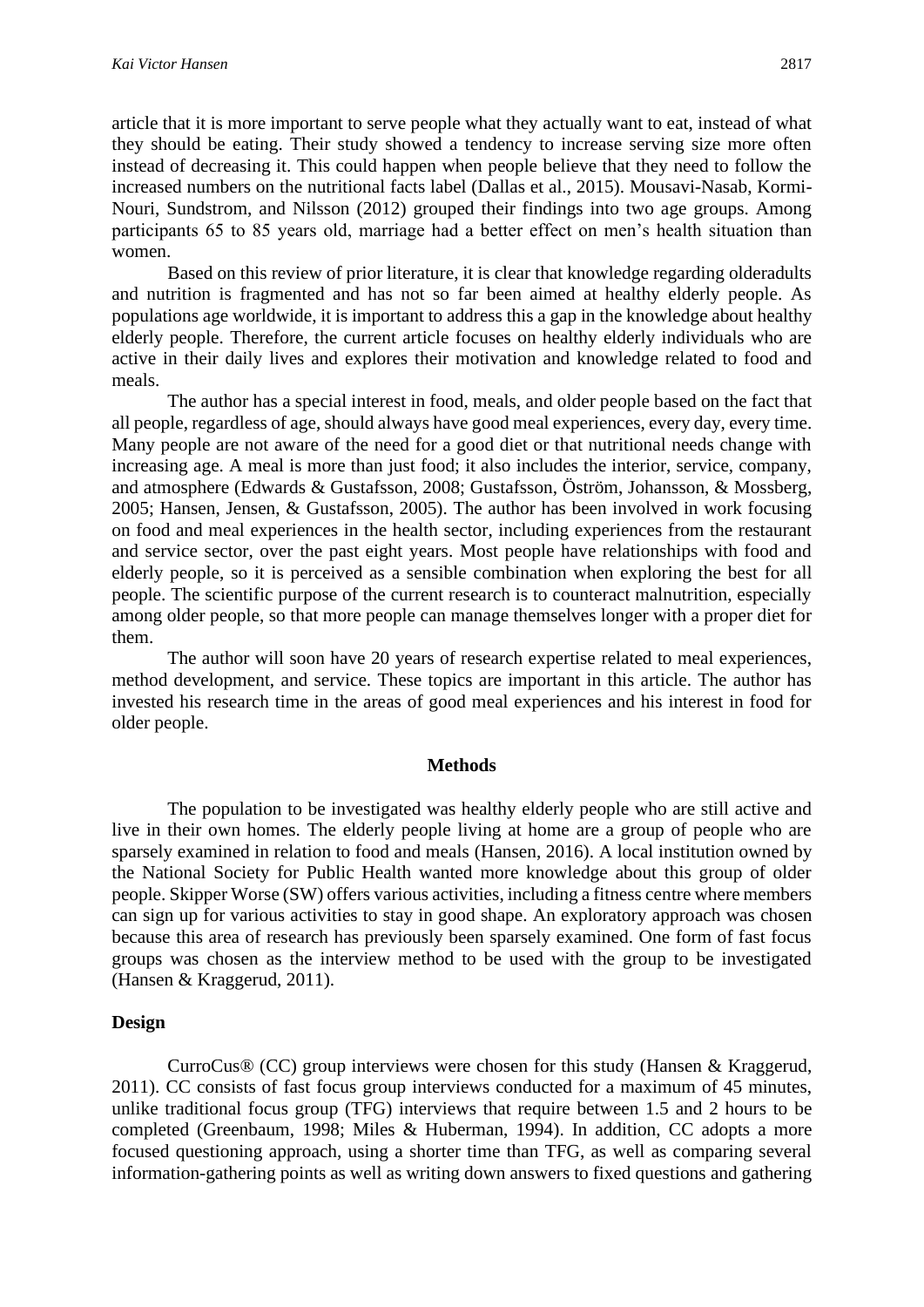moderators' notes. The CC method for data collection has been used in different contexts and projects since first being published (Hansen, 2015; Hansen, Frøiland, & Testad, 2018; Hansen & Kraggerud, 2011; Vabø, Hansen, Hansen, & Kraggerud, 2016).

#### **Participants**

Participants were selected based on the following assumptions. Participants should be more than 60 years of age, but there was no upper age limit. They had to live in their own homes, without receiving any help from home-based care. They were to be active, as evidenced by working out at least once a week. They should buy and cook their own food and meals at home. Three places had the necessary facilities where the institution was represented in Stavanger, Norway: Madla, Tasta, and Ledahl. They all had cafés, workout programs, trainers, and gyms in their facilities. SW published information about the group interviews, and then the participants could indicate which day and time best suited them for a group interview.

#### **Procedure**

CC group interviews were conducted in the following step-by-step manner. The description is based on an earlier paper by Hansen and Kraggerud (2011, pp. 485-486). CC group interviews were conducted on four different days during the spring and fall of 2016 (Hansen & Kraggerud, 2011). Respondents were offered coffee to drink during the interviews. The same seating was used for all interviews, with all participants situated around an oval table. Participants were given the necessary information about the study and the research number authorised by the Norwegian Centre for Research Data (NSD): "47014 food and meals 60+". They signed written consents to indicate their participation in the study. The written consent and information were approved in advance by NSD so that they safeguard the individual's rights and privacy in relation to the General Data Protection Regulation (GDPR). There was no link between the participants and the information provided. Only a project manager had access to the code key that connected the various participants with different CC group interviews. Appendix A includes the status report approving that all data are anonymised.

The nine CC group interviews lasted between 37 and 56 minutes, with an average of 45 minutes. A total of 76 individuals participated. The respondents in this research were informed of the manager assigned to each location. Managers made a list while giving the elderly participants a consent form to read and sign. The main topics were never revealed to the respondents. Before each CC group interview, all participants received information about the project and then agreed and signed the consent form for participation. Each CC group interview started with brief information on how it should be implemented. Everyone was then given a sheet of four questions on the theme of the study. An estimated 1 minute was allotted for each question, resulting in 4 minutes, and the participants then submitted the question sheets to the moderator. The actual CC interview then started and continued for 45 minutes or until there were no more questions and the participants became quiet. Only water was available in the room for the participants.

All the interviews were recorded using a digital recorder of high quality and then transferred to a computer, where they were transcribed, and the computer program NVivo 11.0 was used to organize the text. All interviews had excellent audible quality.

#### **Data Analysis**

The treatment of the results started with the coding of the raw data using a grounded theory approach similar to the method developed by Brytting (1990), who employed a more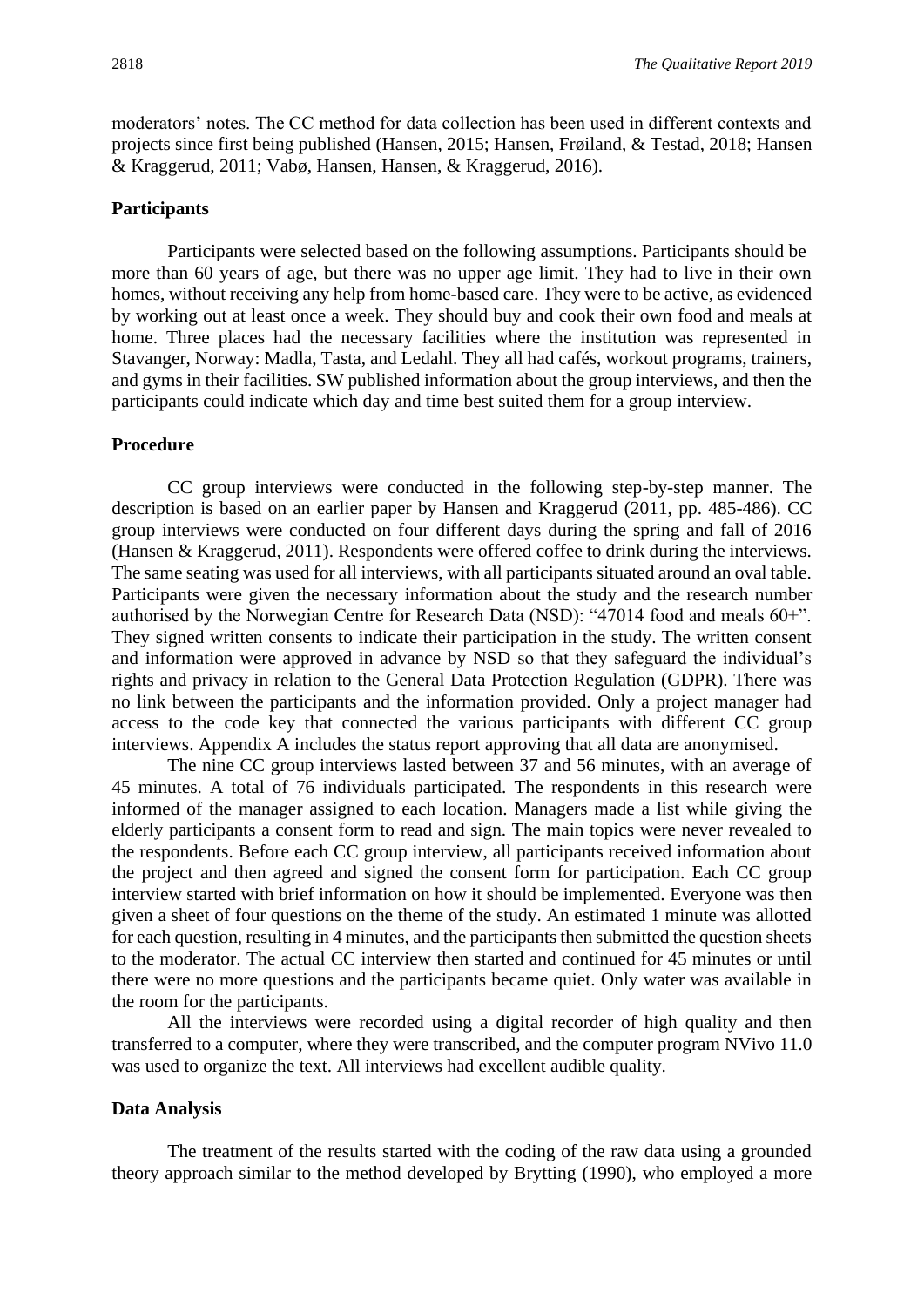simplified version of this approach through his separation into three coding category levels: A- , B- and C-level categories, as presented in Figure 1. The coding process was not as complicated as the process originally developed by Glaser and Strauss (1999). The coding process in our study resulted in 170 C-level codes and categories that were integrated into 19 B-level categories on a higher abstraction level (Figure 2). The B-level categories were carefully compared and then integrated into six A-level categories.

An exploratory design was chosen to reveal the best possible way the respondents in the relevant group thought about the topics that were discussed. Each interview was reviewed, coded, and categorised so that all content was integrated at a higher level and new codes and categories were formed with increasing levels of abstraction further up the pyramid (see Figure 1). The results are organized so that all categories that clearly emerged through the analyses were numbered, and each had its concept clarification that is understandable to the content. This approach helped shape the various categories that ultimately formed the basis for the findings.

The A-level findings rely on selective coding and are the highest abstraction level incorporating the B-level categories. The B-level categories equal the middle abstraction level and are known as axial coding in grounded theory (GT). The C-level is not mentioned in this paper, but equals the open coding in GT.



*Figure 1 Conceptual model of the respondents' interpretation of knowledge and motivation among the elderly above 60 years old.*

#### **Results**

Participants ranged in age from 60 to 87 years old. Some exercised once a week; others exercised up to five times per week. More women participated in the interviews, accounting for 80.2% of all participants. Qualitative findings were based on the categories and codes from the CC group interviews and two other sources of empirical data collection, as described in the methodology section of this paper. The findings are based entirely on respondents' interpretation of motivation and knowledge in relation to food and meals for their age group as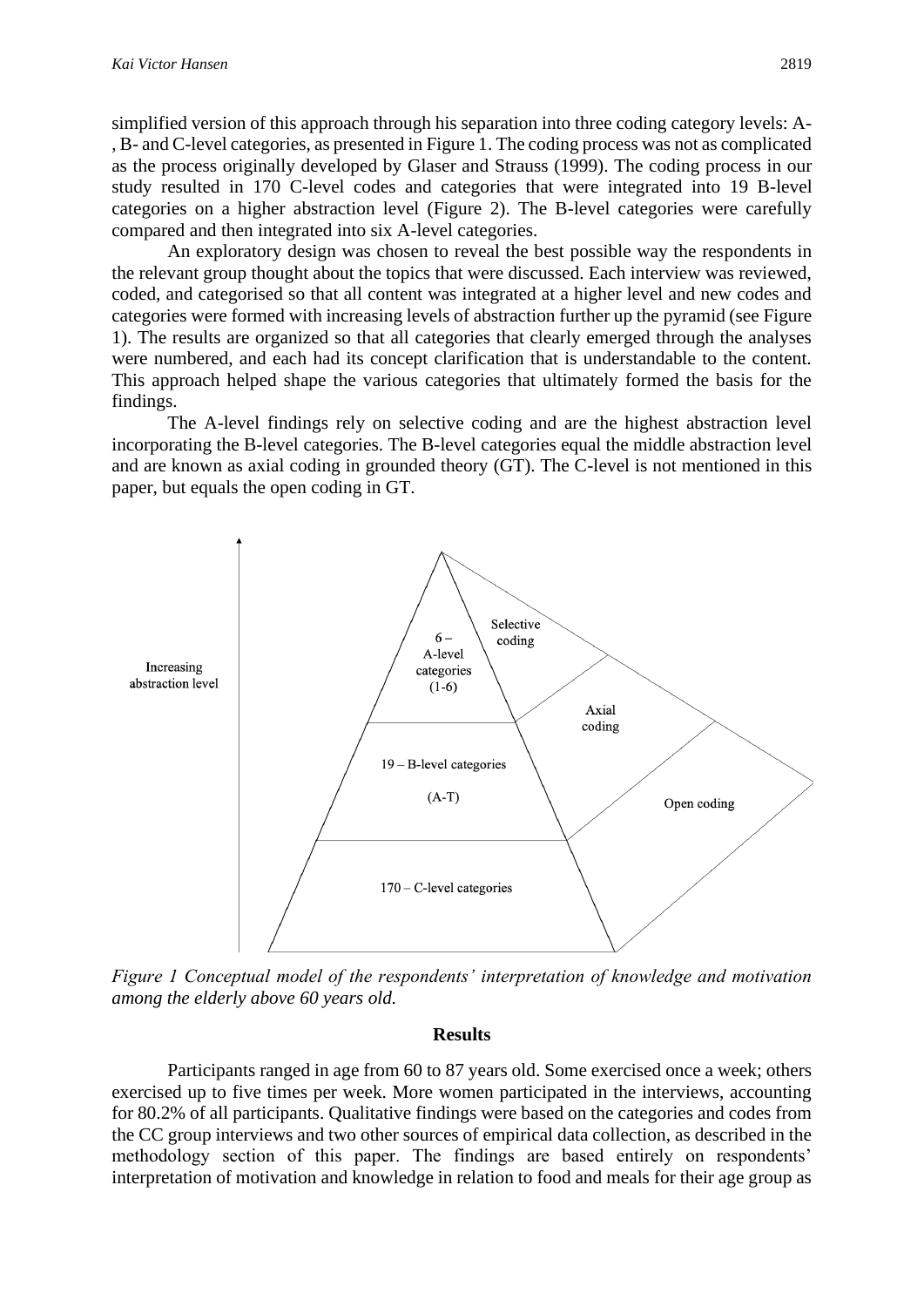well as for the group of older adults in Stavanger. The findings are reported on A- and B-levels according to the structure used in the GT approach. Each finding includes one or more of the participants' related quotes.

## **Food Intake**

Food intake represented two B-level categories: diet awareness and nutritional knowledge. Food intake is essential for humans, and a varied food intake adapted to age is important and affects purchases that must be made. Knowledge of a diet appropriate for elderly individuals' activity level and good health benefits requires knowledge of nutrition. The goal is to live to a good old age. The participants' diets had changed over the last 30 to 40 years due to having children and engaging in an active work life. Whereas their diets were previously more characterized by quick solutions and at least partially manufactured foods, their diets have changed due to increased awareness about food and meals. Now they make food from scratch, and their intake of vegetables, fruits, and fish has increased.

## *Diet awareness*

Diet consciousness is when participants focus their attention to counteract health problems through what they eat, but it also includes the ability to trust the food by considering both ecology and health issues. "I only wonder how much salt you need daily" (Female - 30028). The participants had received many diet suggestions that they thought would prevent health problems, such as the need to consume omega-3 fats, seeds, more fish, more vegetables, and alternate meat and fish every other day. Healthy food has become trendy, and today's diets among the elderly are healthier than when they had children because they have more time for food today and the kids have moved away from home. Certainty about salt in food was discussed, and the respondents generally agreed that salt consumption should be limited, but there should be more information for the elderly from the authorities.

#### *Nutritional knowledge*

Nutritional knowledge is education or experience that the respondents have acquired about diet through life, but in this context, it also includes content declaration and food labelling. "I had to start dieting when I was 25 years old when I had a heart attack, and then we began to avoid fat" (Female - 30031). Some respondents have only basic knowledge that they have learned over a long life while others have worked with nutrition information at their jobs. Respondents pointed out that a lot of information exists, but nothing from a neutral source (e.g., government information offices) that addresses the elderly. The elderly are aware that they need a different diet than the one they followed when they were young, but knowing what foods they should eat is challenging. Labelling foods for the elderly may be an option, but then the information must be readable. Although nutrition was not the main focus of eating when they were young, they have learned about nutrition in adulthood from cookbooks, nutritionists, and other sources. Their knowledge is well inherited, yet that knowledge has not always been consistent with a healthy diet. Others have increased their nutritional knowledge due to health reasons.

#### **Purchasing Patterns**

Purchasing patterns include two B-level categories: purchase frequency and purchasing locations. Purchasing patterns provide insights into elderly individuals' motivation to shop at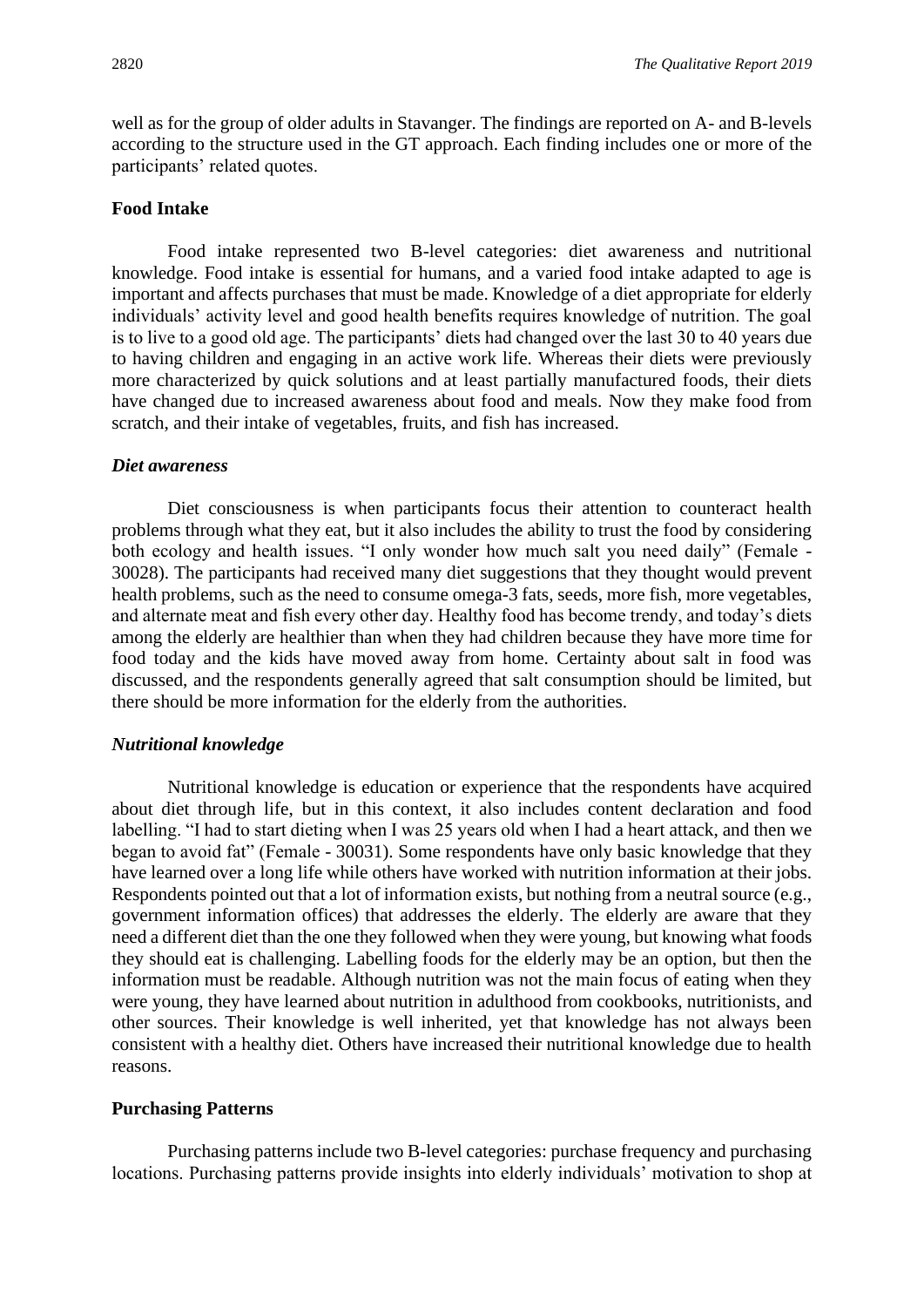various grocery stores. Most are active users of the local store and visit a special food store at least once a week. Good access to shops with ample parking and quality and good service are necessary where they shop.

#### *Purchase frequency*

In this context, the purchasing frequency represents how often the respondents make purchases of food each week. "I have a man who likes to go shopping so he would like to go shop a little every day" (Female - 30026). Men often make purchases if they are married and the shopping list is written in advance, either exclusively by their wives or together as a couple. Participants indicated a great variety in terms of how often they visited the grocery store, ranging from one to five times a week. The average was around three times per week. They are relatively faithful to nearby shops, but do go to special shops, such as fish markets. If consumers have access to their own car or if they live a short distance from public transport, they take more shopping trips.

#### *Purchasing locations*

Purchasing location includes both location of the store and parking facilities. "It's somewhat important to support the local convenience store" (Female - 30033). It is important to have good parking facilities, as the shopping malls Madla Amfi and Blue Magazine do. Respondents use convenience stores and specialty stores that are further away for grocery shopping because they can get good deals on some foods. Many of the respondents look for fishing trucks or fishmongers in the town square for good quality products. Quality and good service make them return as customers.

#### **Meal Knowledge**

Meal knowledge encompasses six different B-level categories: food knowledge, type of food dish, type of food raw materials, food triggers, quality goal, and meals. Food knowledge is important for the elderly and their immediate families as such knowledge can lead to healthier foods and meals for the elderly. Food triggers are important to know because they can help stimulate increased food intake by knowing what the elderly want from food, meal pleasure, and meal situations. Different types of foods and drinks that provide a varied diet are also important, especially when living in a nursing home. It turns out that older people are very conscious of eating more fish each week and have relatively good knowledge about the quality of different types of raw materials. The prices of quality products, especially fish, are considered high compared to meat products.

## *Food knowledge*

In this context, food knowledge refers to respondents' knowledge of food cooking, locally grown food, home-cooked food, and the use of pesticides. "Cooking that is delicious, there's a lot of it" (Male - 30026). Several people use their knowledge of cooking with woks to eat more vegetables and chicken. Some respondents experience restaurants' marketing of locally grown food, ecological food, and the like, which staff explain as something that might reduce the food experience.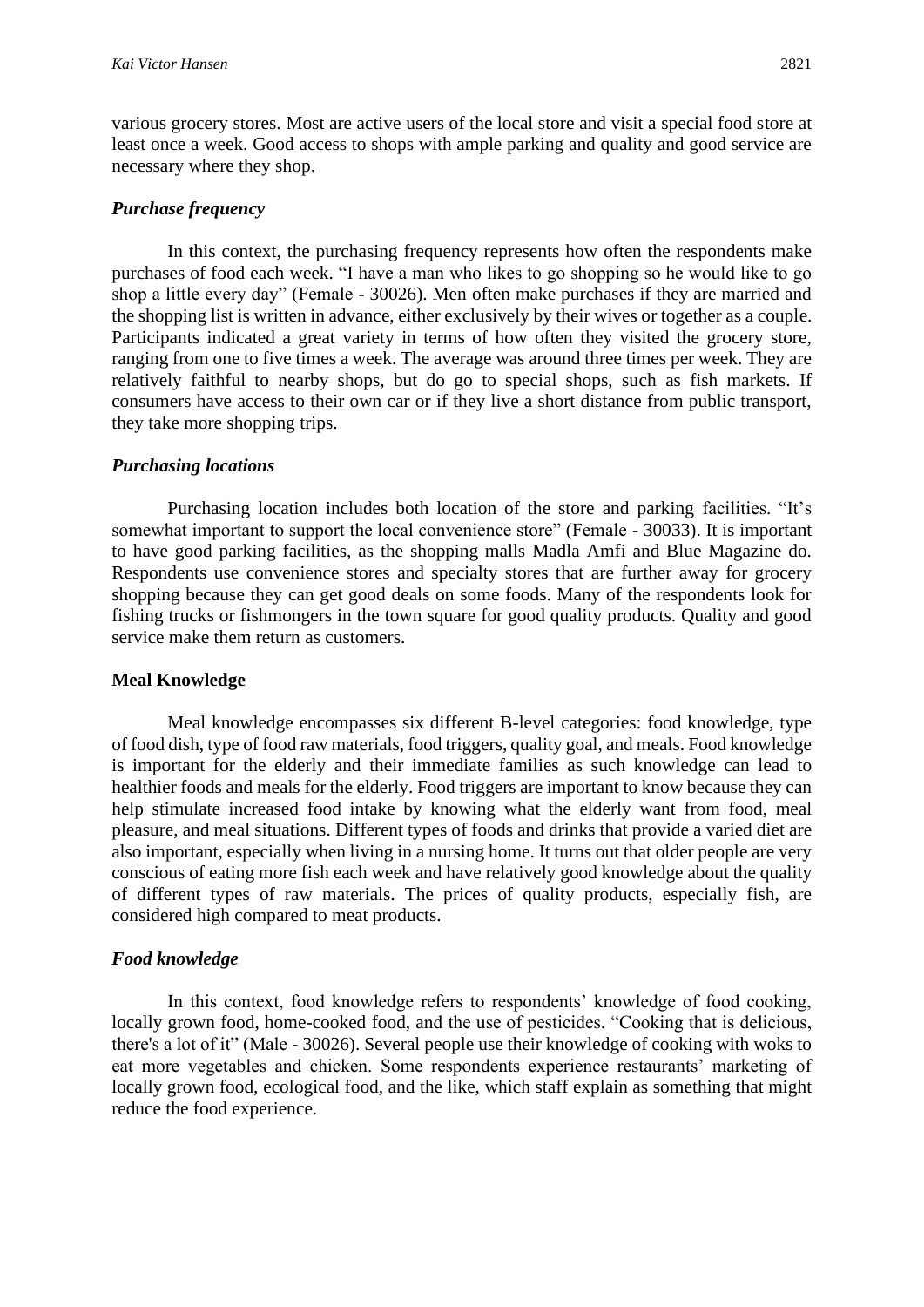#### *Dishes*

Dishes represent what the respondents consume in terms of food and drink in their daily lives, including how they taste. *"*I am surprised by places that make a lot of food do not taste their food, because sometimes you think that a little twist on the spice here would make a completely different dish" (Female - 30027). An important point addressed is the need for spices in the food so that it does not become tasteless. Dishes should be delicious and trigger an appetite. Wine and beer are a natural wish as part of the meals when today's healthy elderly receive a room or apartment at a nursing home. The dishes may consist of traditional dishes as well as a selection of foreign dishes.

## *Raw materials*

Raw materials for the respondents in this survey include cod, salmon, meat, vegetables, and rough bread as well as the price level.

I think the price has a bit to say. Fish is very expensive. Delicious fat fish, halibut, and similar quality foods—it's very expensive and I think it could be eaten even more if it was not that expensive. (Female - 30027)

Salmon was highlighted because it is relatively reasonably priced and easily accessible, although some criticised salmon for being so spicy they could not taste the fish. Salmon such as Salma Salmon (a Norwegian product) have been praised for following strict farming requirements. Still, fish was considered relatively expensive. Homemade fish meals were clearly preferred because the respondents thought they made it better than the restaurants. Fruits and vegetables were also noted as being consumed a lot by the elderly and being directly related to lifestyle changes and health.

## *Food triggers*

Food triggers are opportunities and measures to enhance appetite among the elderly. "...We have become such travelers as people and where we have picked up very much new in, just travel down in Europe..." (Male - 30025). The delicious presentation of the food can trigger an appetite among the elderly. Food and the presentation of food are important factors, as is creating a good mealtime atmosphere in the dining room. Creating an increased appetite was a concern for a number of people, but at the same time efforts may not create appetites. Rather, it could be the opposite. They were very concerned about mistakes they have heard of or experienced in nursing homes when it comes to food service. In many cases, simple measures can stimulate increased food intake, such as participating in the cooking, putting together the freshest food, and offering great wine glasses to use with their juice. Cooking aromas were important for many of the elderly. When they smelled fresh-baked bread or pastries, something special increased their appetites.

## *Quality goals*

Quality goals describe the respondents' perceptions of what quality is in food and meals. "It does not have to be organic; it must be quality and must taste good" (Female - 30032). The participants are familiar with Keyhole or NYT NORGE labelling of foods, but they are unsure whether it is correct. The foods that the elderly eat do not have to be organic, but they must be of good quality and taste well. Several respondents mentioned the price, especially for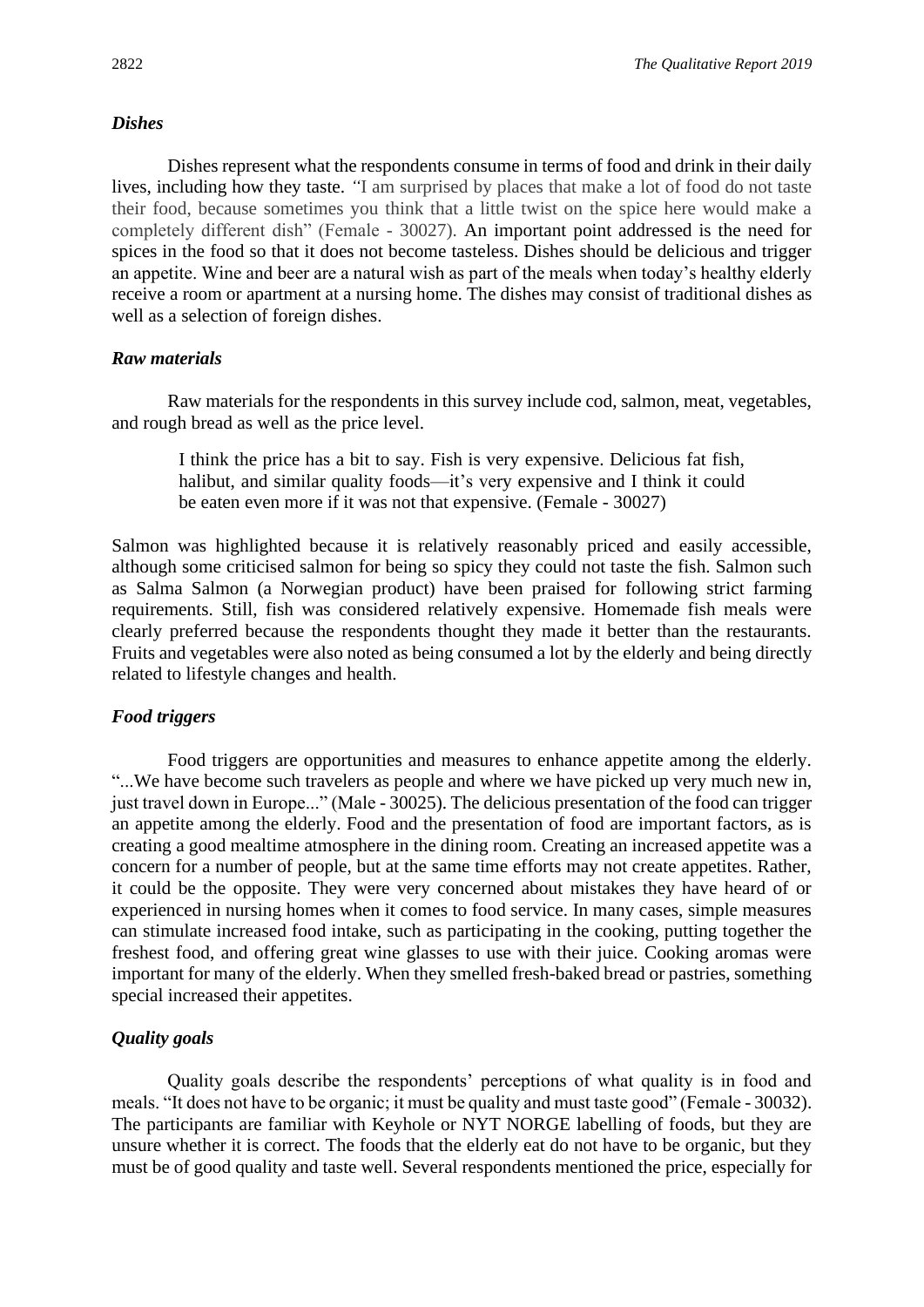fish, but they no longer consider price as a good quality goal. Many buy deep-frozen fish and are satisfied with the quality, but the best is fresh fish. Date tagging is an important quality goal, but they also mentioned the need to use the senses to assess quality.

#### *Meals*

Meals include dinner, lunch, and dessert as well as dining and eating habits in this setting. "We always had dessert no matter when we grew up, but personally I think it's good with something sweet afterwards" (Female – 30028). Many respondents ate dessert several times a week, and it was natural for them to have dessert after dinner. Many learned this to be a natural part of dinner from childhood. The meal is also about eating habits, and several described that they mostly ate the same thing for breakfast or lunch as they have most of their lives.

#### **Community**

The community aspect consists of five codes on the B-level: loneliness coping, meeting points, loneliness strategies, eating out, and togetherness. It is especially evident among older men that, when the partner or spouse dies, the man takes a decision to cook from scratch every day, even when they have not made food before. Friends and family are invited to dinner in order to reduce their loneliness. The older women in this survey also had ways to avoid loneliness. They often go to a café with good friends, and they help each other shop. Meeting places where there are more elderly create contact points and unity. An important place is SW's day centre, owned by the National Association of Public Health with the municipality of Stavanger. The centre has an activity-training environment customised for people above 60 years old. Much of the focus is on creating communities, and respondents mentioned food nights, exercise, strolling, and café visits as various measures they use to stay active with each other.

#### *Loneliness coping*

Loneliness coping is the ability (especially among men) to avoid loneliness. When a person's spouse or partner dies, the person is keen to make at least one meal, usually dinner. "... then I said to myself, 'now boy just find the cookbook and start.' Then I promised myself to have dinner every day" (Male - 30031). When they are confident in their own cooking, they usually invite friends or family over for dinner. SW uses exercise as a strategy to avoid loneliness among some residents and to enable them to socialise with other people. A few also visit restaurants to dine out, thereby avoiding loneliness. Various permanent venues are important for escaping loneliness.

#### *Meeting points*

Many respondents mentioned SW as a natural meeting place, but they also mentioned cafés, shopping malls, and home visits with friends. The meeting place covers a part of the need to meet others and be social. "This is more like a fitness centre and I would not eat at a fitness centre…" (Female - 30027). SW is a great venue for activity and training; it is comparable to a good fitness centre, but the price is much lower. It offers many activities, such as catering and food delivery directly to the elderly. Its cafés are perceived as just that, which is one of the main reasons why users do not eat dinner or lunch there. "... and after training,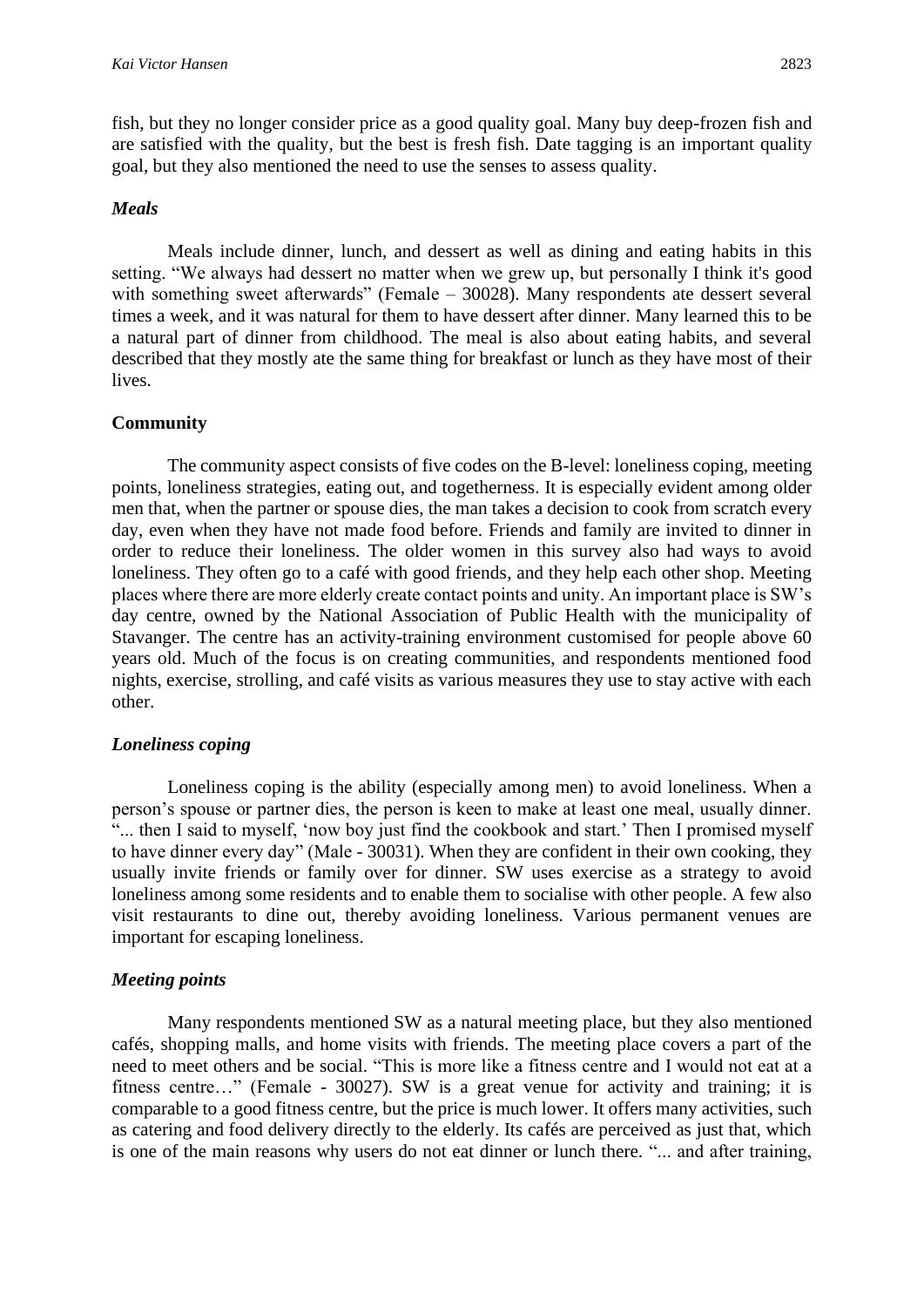we'll take a cup of coffee, and then we may have a soup or a waffle—well, we'll spend an hour afterwards" (Female - 30028).

#### *Loneliness strategies*

Loneliness strategies are the way elderly people avoid loneliness by using various methods. "I think it's very nice to play bridge, and then we have four ladies who have sandwiches" (Female - 30029). The elderly do not want to eat alone. Therefore, they invite children and grandchildren to eat with them, or they invite friends to play bridge or go out and eat together. This happens on a regular basis. To keep in touch with family living far away (i.e., not in the same city), they use Skype or other Internet services to maintain contact. The most important thing for the respondents interviewed was to avoid eating alone.

#### *Eating out*

Eating out is the experience the elderly have when they are dining outside their domestic sphere and not cooking their own food. "I think it's a bit nice to eat out" (Female - 30029). The dining experience must be better than what the elderly could make at home, and they must get the service they expect during restaurant visits. Eating at SW often gives them a choice of soup, but they tend to choose a roll and coffee. Some ask for good dinner options. SW is perceived more like a fitness centre, and the elderly do not want to eat at a fitness centre. Several say that it is nice to eat out; they do so with their family, whom they invite out for dinner.

#### *Togetherness*

Togetherness means the various measures the respondents themselves undertake to create social venues to counteract loneliness.

A good meal is between good friends—that you cook together and you focus on a good meal with good ingredients. So I know it's made from scratch and that they and I have also spent time making it from scratch. (Female - 30025)

Some of the most important points are cooking together, having fun together, and creating different social points of interest. The most important factor in this area for respondents is that they meet for a nice meal that they themselves created.

#### **Service Experience**

The service experience consists of two B-level codes: information and service processing. Information is something that the elderly are asking for, and they concretise it with the need for upper-case letters on labels and a neutral food and meal information office perhaps run by the government. The service experience is important in all meal contexts. The elderly are well treated in restaurants and have not noticed poorer service when they eat out, even though they have grown older.

#### *Information*

Information is the need the elderly have for correct information regarding food and meals. "The Directorate of Health has a lot of information. If you go into it, then it has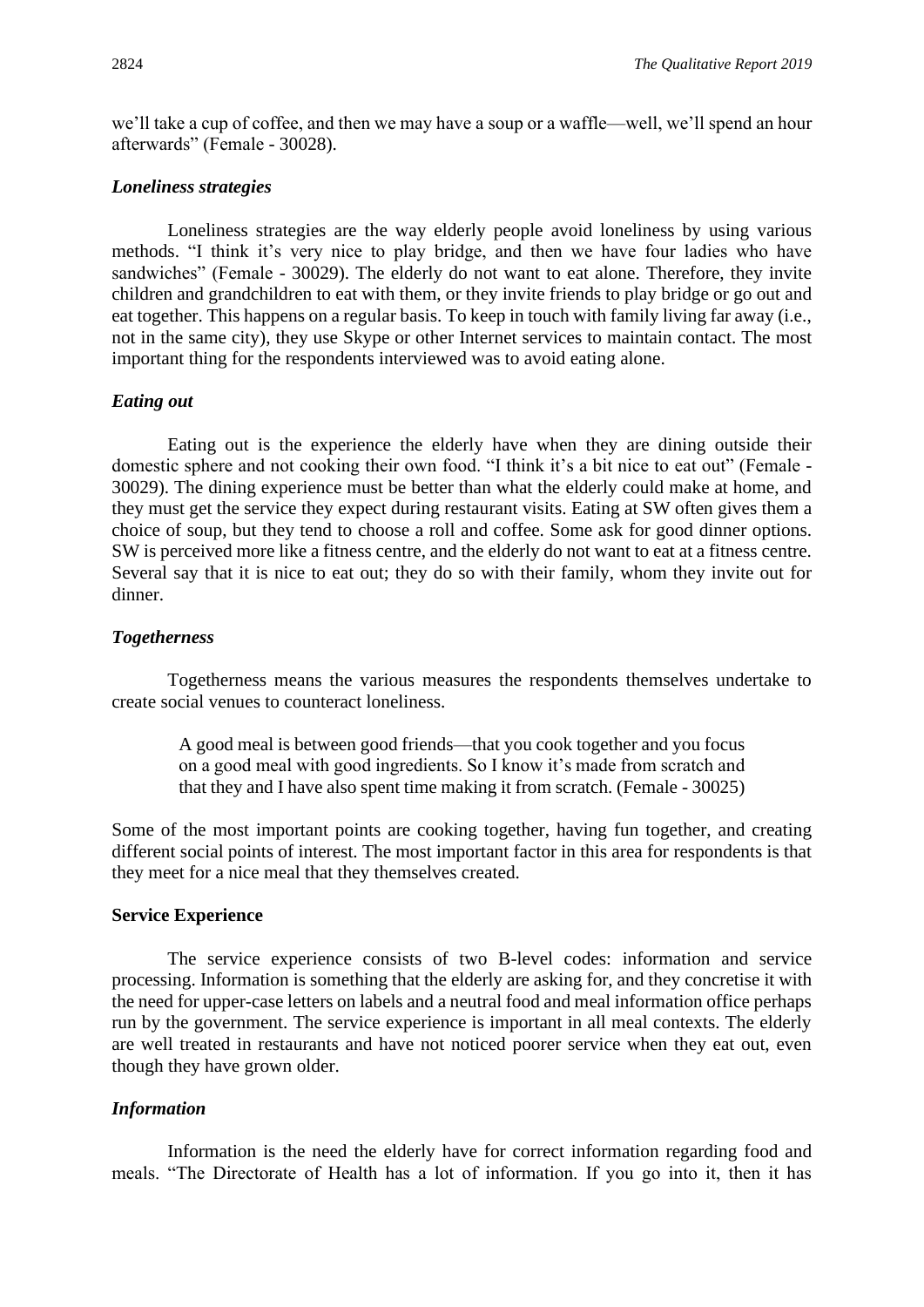recommendations. But they do not go far in depth" (Female - 30027). They are keen to have a neutral information office for the elderly with a special focus on food and drink. It should provide information on what those over 60 years of age should eat. In addition, food items must have a font size that is readable with normal vision.

## *Service processing*

Service is the treatment that the elderly receive when they visit restaurants and eating establishments outside the domestic sphere.

We may be cheated occasionally and because my husband bought shrimp down at the pier and then they were sold out. But suddenly there was such a car with a box and only with shrimp, and he thought he bought from the boat that had caught and cooked the shrimp. (Female - 30026)

Respondents had limited experience with their age leading to poorer service; rather, the waiters checked that everything was all right with the food and that the company enjoyed it. Smiling and cosy waiters were perceived very positively and made the meals better. It is important that the information provided by the service employee be correct so that the elderly do not suffer after eating. The reception when the elderly arrive at a restaurant is important for the service experience.

## **Sensory Triggers**

Sensory triggers consist of enjoyment and cooking. The pleasure of cooking and inviting others to dinner gives the elderly the opportunity to stimulate cooking and the senses at the same time. Making food that is of foreign origin or containing ingredients from other countries creates excitement and pleasure in the meals—something that creates commitment and unity among the elderly. It also stimulates the elderly to find new friends and partners.

## *Enjoyment*

Enjoyment deals with various sensory experiences around the meal and the ability for the elderly to enjoy themselves. "Enjoyment around the table—that's the most important thing" (Female - 30030). Enjoying food and drinks around the table with good friends is an important part of the meal experience. The taste of the food is important for the respondents; if the food is tasteless, it creates the opposite of pleasure. The appearance of the dish and the stimulation of taste buds create memorable meals.

## *Cooking*

Cooking in this context refers to the pleasure of cooking alone or with someone. "If I do not know, I use a wok. Then there are many colours, from red, green, and everything else. It is Chinese" (Female - 30026). This has led to increased interest in cooking, especially among widowers. Preparing food using a wok is an approach several of the respondents took advantage of. It helped create colourful dinners while increasing the intake of vegetables.

## **Discussion**

The findings in this article are based on the interpretation of the empirical data. The discussions and conclusions are based on a detailed analysis of the collected empirical data. It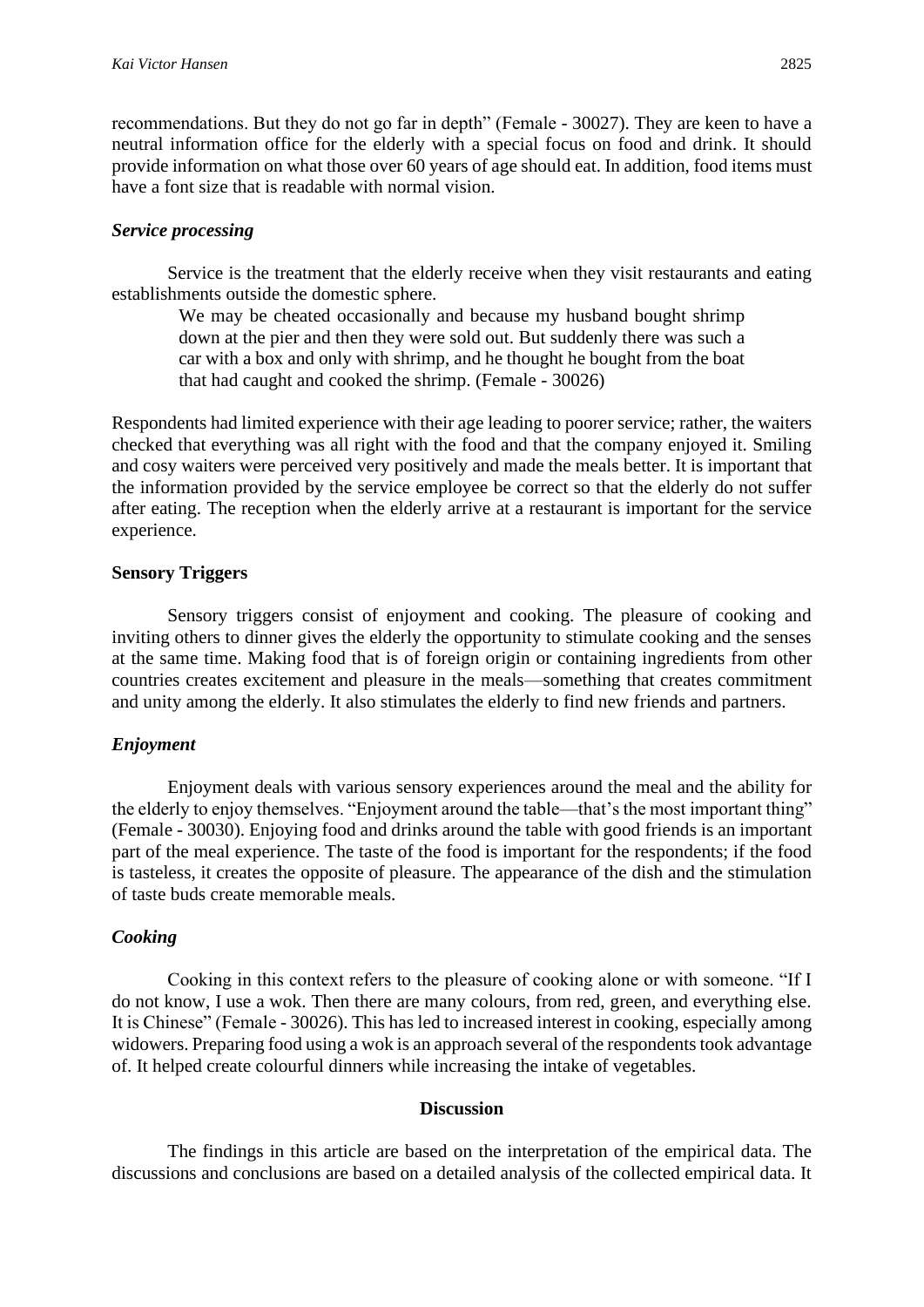is important to keep in mind that this research is based on the participants' responses during the CurroCus® group interviews to understand their motivation and knowledge about food and meals. Six different main categories emerged from the empirical data: food intake, purchasing patterns, meal knowledge, community, service experience, and sensory triggers.

Food intake is extremely important for elderly people, and figures about malnutrition are scary, ranging between 10% and 60%, depending on which sources are used. It is not enough to maintain food intake as before (Helse\_og\_Omsorgsdepartementet, 2015). Food must be composed to suit the age group to which it is served. A higher intake of proteins and fat is required for the elderly (Rognså, 2018). The respondents acknowledged that they are living healthier today than when they had children at home because now they have more time to make healthy choices. In addition, they want more knowledge about food and meals that are adapted to their age range. They have a higher intake of fish and fish products than meat. They eat more light meat and fewer semi-processed products today.

Respondents in this survey indicated that they had little knowledge about food and beverages. Most people used the Internet to find good dishes and made dishes with foreign inspiration. They want a state information office to be established that provides neutral information about food and meals for their age group. Naughton et al. (2015) demonstrated that information about appropriate diets is not used to the extent expected. Furthermore, attitude campaigns did not have a major impact on this age group. The intake of fruits and vegetables as well as fish was referred to as good and was justified directly for health reasons, as respondents were very aware of the health benefits of these foods. Their motivation stemmed from increasing their knowledge base through cooking programs and information campaigns from the Norwegian Directorate of Health. Findings about the elderly's concerns regarding budget challenges (Locher et al., 2009) were not supported by respondents in this research. The respondents did not identify the economy as a problem, but this might be due to the better economy among Norwegian pensioners than in other comparable countries.

The respondents recognized that food is more than just food, which is consistent with findings from Hansen et al. (2005) among restaurant guests at á la carte restaurants in Norway. Five meal experience aspects were identified: core product, interior, personal service meeting, company, and restaurant atmosphere (Hansen et al., 2005). Most respondents are concerned with these five aspects to achieve the best possible meal experience on a daily basis. In previous research, healthy elderly people did not show a strong focus on food and meals, which concurs with the literature review conducted by Hansen (2016). This supports the fact that they are the same customers as when they were 30 to 40 years younger, and the results showed no differences between services for younger versus older guests.

Purchasing patterns and frequencies are an important indication of the elderly's patterns of action. Many respondents make use of local stores and the benefits of shopping at specialised stores (e.g., fishmongers). This insight gives important knowledge to retail chains about areas that need to be emphasised in the creation of new stores where many elderly live and the segmentation of the elderly. Segmentation of and research on elderly consumers have been the subject of research for many years (Stone, 1954). A study by Lumpkin (1985) illuminated several reasons for shopping, such as enjoyment and socialising, which supports data from the current study. Lambert (1979) documented that the elderly had several salient concerns when shopping, including discounts, courteous and dignified service, transportation, help when shopping, package-related concerns, and convenient parking. The respondents in this study had some of the same concerns when shopping; they need easy access to stores, prefer malls and shops with easy parking for cars or public transportation, services, and grocery shops that could transport their goods home. Among married couples and cohabitants, the man does the shopping, but the woman writes the purchase list.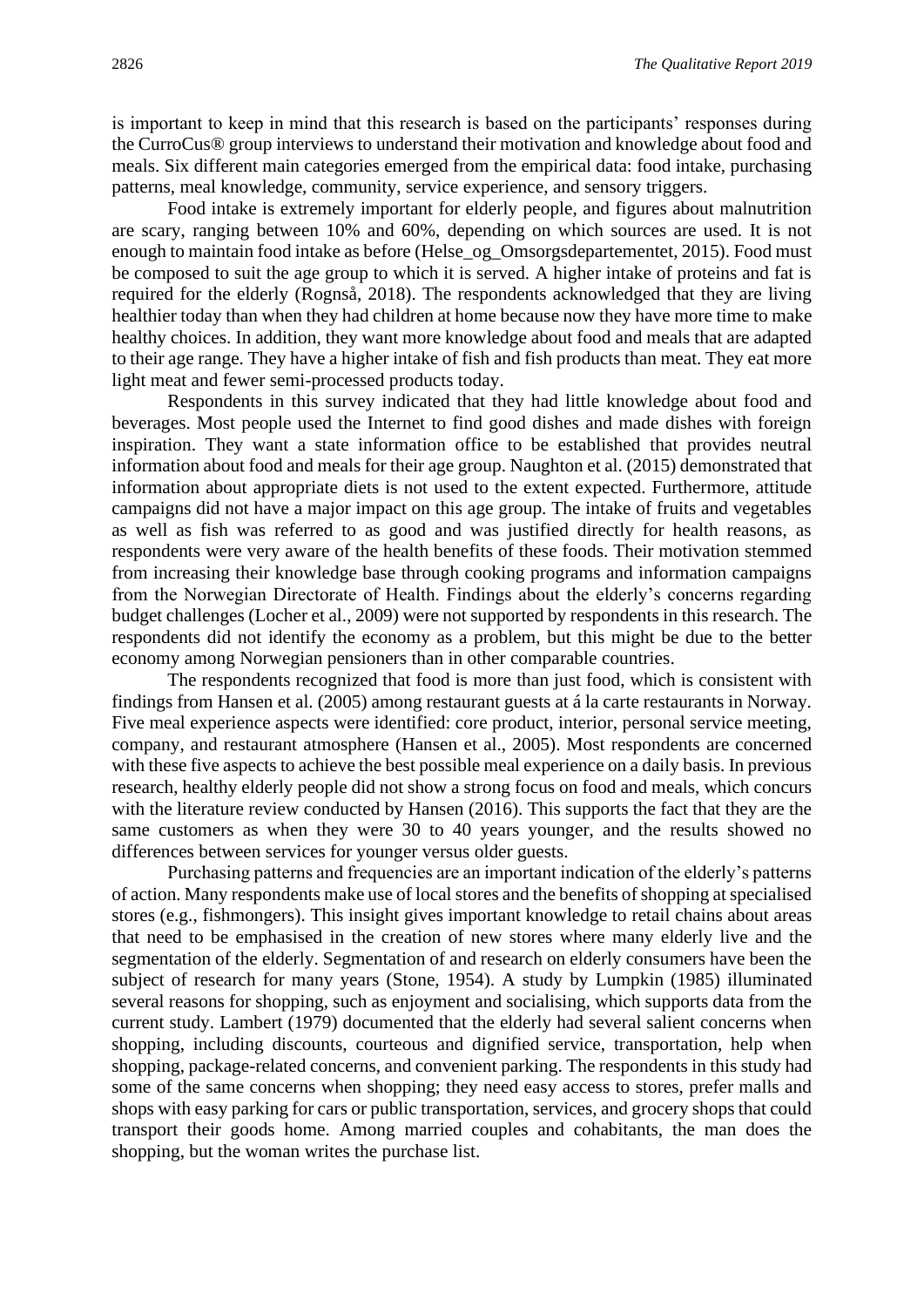The use of loneliness strategies and loneliness coping are interesting findings because they appear to counteract loneliness, and more togetherness seems to influence several areas. One type of loneliness strategy is to invite friends and family for dinner in either their own home or a restaurant. Even widowers quickly decide to make dinner from scratch every day. Therefore, food and meals become a natural gathering point where they maintain contact with their closest friends and family members, giving them the possibility to meet new people and create new friendships. Triana et al. (2003) study of relatively healthy elderly investigated the intake of fluids when people ate together; they found no significant change in fluid intake even though they were eating a meal together. However, there are several limitations in that study compared to the research detailed in this paper. Nicklett and Kadell (2013) also found a higher intake of fruit and vegetables, and the intake has been increasing in recent years among the healthy elderly in Norway. Respondents expressed that they eat more in the company of others than when they eat alone at home. An interesting finding is how the elderly cope with loneliness. They have developed several techniques using food and meals to counteract loneliness. Men, who have often lived in a traditional relationship where the wife did all the cooking, take over the cooking role when their wives die and use cooking to get in touch with other people. This is also used to stay in contact with the other gender. Invitations to Sunday family dinners when living in the same city are another way to counteract loneliness. Skipper Worse is used as a meeting place, where elderly individuals can use the training facilities and resist loneliness by engaging with others. Even recent widows or widowers find company with those who are active there.

The service experience had two main emphases that the elderly focused on. One is the information available, especially aimed at food that will bring health benefits to this group of healthy elderly. The second is the responsibility of manufacturers and stores for the information on foods to be readable for those over 60 years old as well. Lambert (1979) highlighted that fonts on packaging were found to be an important element of purchase incentives among the elderly. The same article emphasized that price tagging and the size of portions had to be adapted to the older group of consumers.

The group of seniors pointed out that the reception upon arrival at a restaurant was crucial for the overall experience of eating out. There was agreement that the food and drinks, in addition to the service, had to be better than they could make at home. This does not differ from how other guests want to be treated at a restaurant when eating out (Hansen et al., 2005; Mohr & Bitner, 1995; Mueller, Palmer, Mack, & McMullan, 2003).

Sensory triggers are simple ways to stimulate increased appetites among the elderly. These include taste, preparation, and the presentation of the food to increase the enjoyment of the meal. Respondents indicated a significant increase in their consumption of vegetables. One reason may be that many people use woks to cook vegetables, and most have increased the intake of greens and fruit. They question why fish is so much more expensive than red meat and want better offers of affordable fish. When eating out at a restaurant, the food must be deliciously served to trigger their appetites.

Future research should continue to study various loneliness strategies and their effects. The focus on older people's nutrient intake should be a government responsibility in the near future. Finally, different sensory stimuli must be investigated in order for more people to avoid malnutrition.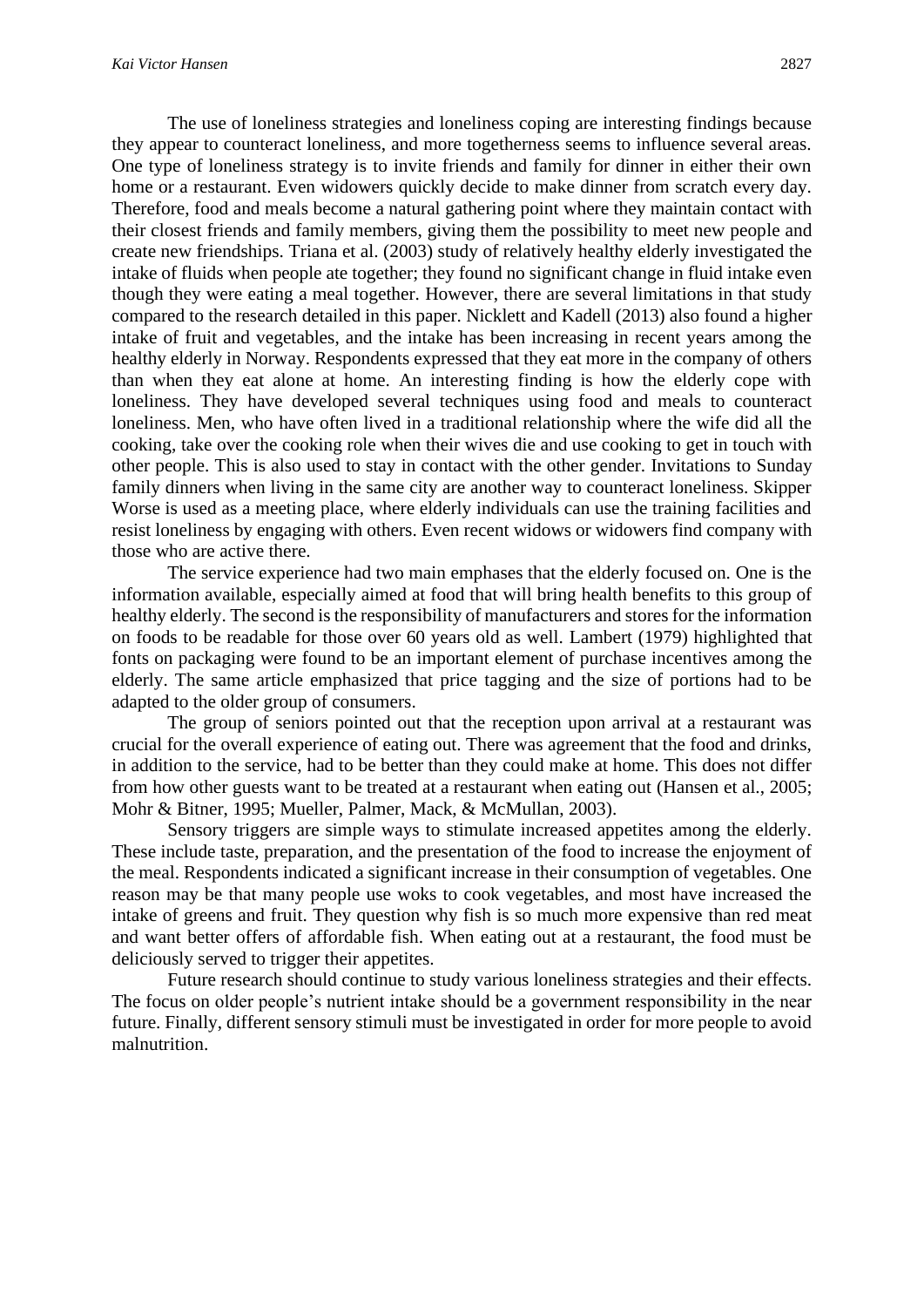## **References**

- Abeles, N. (2017). *Older adults´ health and age-related changes*. Washington, DC 20002- 4242. <https://www.apa.org/pi/aging/resources/myth-reality.pdf>
- Brytting, T. (1990). Spontaneity and systematic planning in small firms A grounded theory approach. *International Small Business Journal, 9*, 45-63.
- Chung, L. M., & Chung, J. W. (2014). Effectiveness of a food education program in improving appetite and nutritional status of elderly adults living at home. *Asia Pacific Journal Clinical Nutrition, 23*(2), 315-320. doi:10.6133/apjcn.2014.23.2.18
- Dallas, S. K., Liu, P. J., & Ubel, P. A. (2015). Potential problems with increasing serving sizes on the nutrition facts label. *Appetite, 95*, 577-584. <http://dx.doi.org/10.1016/j.appet.2015.08.012>
- Edwards, J. S. A., & Gustafsson, I.-B. (2008). The five aspects meal model. *Journal of Foodservice, 19*(1), 4-12.
- Gettings, M. A., & Kiernan, N. E. (2001). Practices and perceptions of food safety among seniors who prepare meals at home. *Journal of Nutrition Education, 33*(3), 148-154. [http://dx.doi.org/10.1016/S1499-4046\(06\)60184-X](http://dx.doi.org/10.1016/S1499-4046(06)60184-X)
- Glaser, B. G., & Strauss, A. L. (1999). *The discovery of grounded theory: Strategies for qualitative research*. New York, NY: Aldine de Gruyter.
- Greenbaum, T. L. (1998). *The handbook for focus group research* (2nd ed.). Thousand Oaks, CA: Sage Publications.
- Grini, I. S. B. (2018). *Alder og aldring [Age and aging].* Retrieved from <https://nofima.no/nyhet/2018/07/alder-og-aldring/>
- Gustafsson, I.-B., Öström, Å., Johansson, J., & Mossberg, L. (2005). *Five aspects meal model; a tool for development of meal service in the restaurant field?* Paper presented at the ICCAS05, Warsaw.
- Hansen, K. V. (2015). Investigating food development in an area of Norway: An explorative study using a grounded theory approach. *The Qualitative Report, 20*(8), 1205-1220. Retrieved from<http://nsuworks.nova.edu/tqr/vol20/iss8/5>
- Hansen, K. V. (2016). Food and meals in caring institutions A small dive into research. *International Journal of Health Care Quality Assurance, 29*(4), 380-406. doi:10.1108/IJHCQA-08-2015-0092
- Hansen, K. V., Frøiland, C. T., & Testad, I. (2018). Porcelain for all –A nursing home study. *International Journal of Health Care Quality Assurance, 31*(7), 662-675. doi:10.1108/IJHCQA-10-2016-0160
- Hansen, K. V., Jensen, Ø., & Gustafsson, I.-B. (2005). The meal experiences of á la carte restaurant customers. *Scandinavian Journal of Hospitality and Tourism, 5*(2), 135-151.
- Hansen, K. V., & Kraggerud, H. (2011). Faster focus group interviews—CurroCus Groups— An improved faster approach to collect consumer data. *Sociology Study, 1*(7), 484-490.
- Helse\_og\_Omsorgsdepartementet [Ministry of Health and Care]. (2015). *Demensplan* [Dementia Plan] *2020*, *12*.
- Jezewska-Zychowicz, M. (2016). Impact of health and nutrition risks perception on the interest in pro-healthy food on the example of bread. *Roczniki Państwowego Zakładu Higieny* [Roczniki Państwowego Zakładu Higieny]*, 67*(1), 81-87.
- Lambert, Z. V. (1979). An investigation of older consumers' unmet needs and wants at the retail level. *Journal of Retailing, 55*(4), 35-57.
- Locher, J. L., Ritchie, C. S., Roth, D. L., Sen, B., Douglas, K. V., & Vailas, L. I. (2009). Food choice among homebound older adults: Motivations and perceived barriers. *The Journal of Nutrition, Health & Aging, 13*(8), 659-664.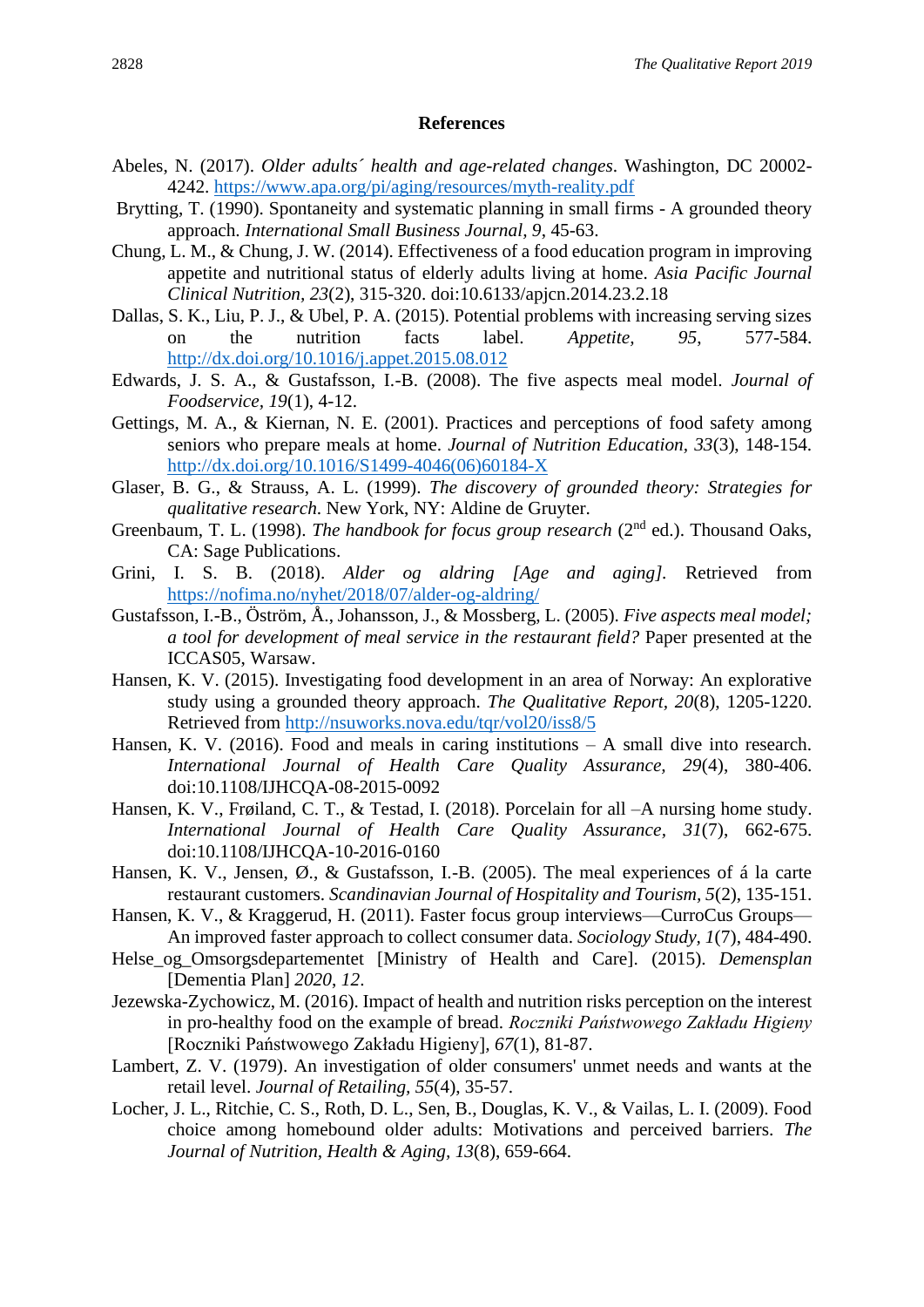- Lumpkin, J. R. (1985). Shopping orientation segmentation of the elderly consumer. *Journal of the Academy of Marketing Science, 13*(1), 271-289.
- Lundkvist, P., Fjellström, C., Sidenvall, B., Lumbers, M., & Raats, M. (2010). Management of healthy eating in everyday life among senior Europeans. *Appetite, 55*(3), 616-622.
- McGowan, L., Caraher, M., Raats, M., Lavelle, F., Hollywood, L., McDowell, D., . . . Dean, M. (2017). Domestic cooking and food skills: A review. *Critical Reviews in Food Science and Nutrition, 57*(11), 2412-2431. <http://dx.doi.org/10.1080/10408398.2015.1072495>
- Miles, M. B., & Huberman, A. M. (1994). *Qualitative data analysis: an expanded sourcebook*  $(2<sup>nd</sup>$  ed.). Thousand Oaks, California: Sage.
- Mohr, L. A., & Bitner, M. J. (1995). The role of employee effort in satisfaction with service transactions. *Journal of Business Research, 32*(3), 239-252.
- Mousavi-Nasab, S. M., Kormi-Nouri, R., Sundstrom, A., & Nilsson, L. G. (2012). The effects of marital status on episodic and semantic memory in healthy middle-aged and old individuals. *Scandinavian Journal of Psychology, 53*(1), 1-8. doi:10.1111/j.1467- 9450.2011.00926.x
- Mueller, R. D., Palmer, A., Mack, R., & McMullan, R. (2003). Service in the restaurant industry: An American and Irish comparison of service failures and recovery strategies. *International Journal of Hospitality Management, 22*(4), 395-418. [http://dx.doi.org/10.1016/S0278-4319\(03\)00072-0](http://dx.doi.org/10.1016/S0278-4319(03)00072-0)
- Naughton, P., McCarthy, S. N., & McCarthy, M. B. (2015). The creation of a healthy eating motivation score and its association with food choice and physical activity in a cross sectional sample of Irish adults. *The International Journal of Behavioral Nutrition and Physical Activity, 12*, 74. doi:10.1186/s12966-015-0234-0
- Nicklett, E. J., & Kadell, A. R. (2013). Fruit and vegetable intake among older adults: A scoping review. *Maturitas*,  $75(4)$ ,  $305-312$ . http://dx.doi.org/10.1016/j.maturitas.2013.05.005
- Petrovici, D. A., & Ritson, C. (2006). Factors influencing consumer dietary health preventative behaviours. *BMC Public Health, 6*, 222-222. doi:10.1186/1471-2458-6-222
- Racine, E. F., Lyerly, J., Troyer, J. L., Warren-Findlow, J., & McAuley, W. J. (2012). The Influence of home-delivered dietary approaches to stop hypertension meals on body mass index, energy intake, and Percent of energy needs consumed among older adults with hypertension and/or hyperlipidemia. *Journal of the Academy of Nutrition and Dietetics, 112*(11), 1755-1762. http://dx.doi.org/10.1016/j.jand.2012.06.358
- Rognså, G. H. (2018). *Mat og kosthold for elder* [Mat og kosthold for elder]. Retrieved from <https://nofima.no/nyhet/2018/11/mat-og-kosthold-for-eldre/>
- SSB. (2017). *Further increase in male life expectancy.* Retrieved from <https://www.ssb.no/en/befolkning/statistikker/dode/aar/2017-03-09>
- SSB, Tønnessen, M., Leknes, S., & Syse, A. (2016). Population projections 2016-2100: Main results. *Translation from Economic Survey - Folkfram, 2*.
- Stone, G. P. (1954). City shoppers and urban identification: Observations on the social psychology of city life. *American Journal of Sociology, 60*(1), 36-45. Retrieved from <http://www.jstor.org/stable/2772780>
- Triana, A. J., Apanius, V., Richmond, C., & Castellanos, V. H. (2003). Restricting fluid intake during a single meal did not affect food intake in older adults. *Appetite, 41*(1), 79-86. [http://dx.doi.org/10.1016/S0195-6663\(03\)00053-9](http://dx.doi.org/10.1016/S0195-6663(03)00053-9)
- Vabø, M., Hansen, H., Hansen, K. V., & Kraggerud, H. (2016). Ethnocentrism and domestic food choice: Insights from an affluent protectionist market. *Journal of Food Products Marketing*, 1-21.<http://dx.doi.org/10.1080/10454446.2015.1048025>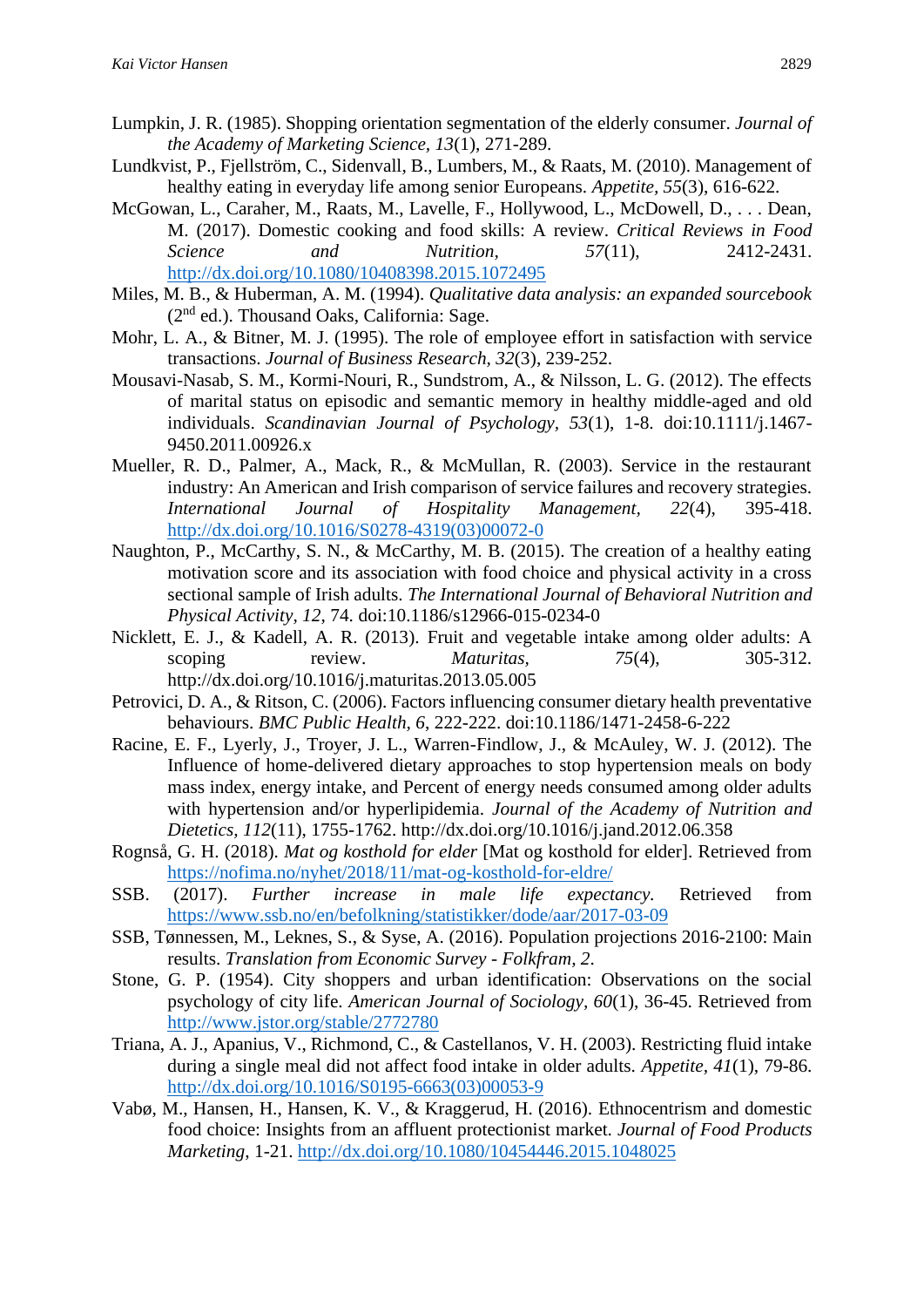## World Health Organization [WHO]. (2002). *Keep fit for life. Meeting the nutritional needs for older people.* New York, NY: World Health Organization.

|                                                                                                                                                                                                                                                                                                                                                                                                     |                                                                                                                                                                                                                                                                                                                                       | <b>Appendix</b>                                             |                                |            |                                                                |
|-----------------------------------------------------------------------------------------------------------------------------------------------------------------------------------------------------------------------------------------------------------------------------------------------------------------------------------------------------------------------------------------------------|---------------------------------------------------------------------------------------------------------------------------------------------------------------------------------------------------------------------------------------------------------------------------------------------------------------------------------------|-------------------------------------------------------------|--------------------------------|------------|----------------------------------------------------------------|
| Norsk samfunnsvitenskapelig datatjeneste AS                                                                                                                                                                                                                                                                                                                                                         |                                                                                                                                                                                                                                                                                                                                       |                                                             |                                |            |                                                                |
| NORWEGIAN SOCIAL SCIENCE DATA SERVICES                                                                                                                                                                                                                                                                                                                                                              |                                                                                                                                                                                                                                                                                                                                       |                                                             |                                |            |                                                                |
| Kai Victor Hansen<br>Norsk hotellhøgskole (NHS) Institutt for økonomi og ledelsesfag Universitetet i Stavanger                                                                                                                                                                                                                                                                                      |                                                                                                                                                                                                                                                                                                                                       |                                                             |                                |            | Harald Hárfagres gate 29<br>N-5007 Bergen<br>Norway            |
| 4036 STAVANGER                                                                                                                                                                                                                                                                                                                                                                                      |                                                                                                                                                                                                                                                                                                                                       |                                                             |                                |            | Tel. +47-55 58 21 17<br>Fax. +47-55 58 96 50<br>nsd@nsd uib no |
| Văr dato. 08.03.2016                                                                                                                                                                                                                                                                                                                                                                                | Vär ref; 47014 / 3 / ASF                                                                                                                                                                                                                                                                                                              | Deres dato:                                                 |                                | Deres ref. | on du ban www.<br>Org nr 985 321 884                           |
| TILBAKEMELDING PÅ MELDING OM BEHANDLING AV PERSONOPPLYSNINGER                                                                                                                                                                                                                                                                                                                                       |                                                                                                                                                                                                                                                                                                                                       |                                                             |                                |            |                                                                |
| Vi viser til melding om behandling av personopplysninger, mottatt 28.01.2016. Meldingen gjelder<br>prosjektet:                                                                                                                                                                                                                                                                                      |                                                                                                                                                                                                                                                                                                                                       |                                                             |                                |            |                                                                |
| 47014<br>Behandlingsansvarlig<br>Daglig ansvarlig                                                                                                                                                                                                                                                                                                                                                   | Mat og måltid 60+<br>Kai Victor Hansen                                                                                                                                                                                                                                                                                                | Universitetet i Stavanger, ved institusjonens øverste leder |                                |            |                                                                |
| Personvernombudet har vurdert prosjektet, og finner at behandlingen av personopplysninger vil være<br>regulert av § 7-27 i personopplysningsforskriften. Personvernombudet tilrår at prosjektet<br>gjennomføres.                                                                                                                                                                                    |                                                                                                                                                                                                                                                                                                                                       |                                                             |                                |            |                                                                |
| Personvernombudets tilråding forutsetter at prosjektet gjennomføres i tråd med opplysningene gitt i<br>meldeskjemaet, korrespondanse med ombudet, ombudets kommentarer samt<br>personopplysningsloven og helseregisterloven med forskrifter. Behandlingen av personopplysninger<br>kan settes i gang.                                                                                               |                                                                                                                                                                                                                                                                                                                                       |                                                             |                                |            |                                                                |
| Det gjøres oppmerksom på at det skal gis ny melding dersom behandlingen endres i forhold til de<br>opplysninger som ligger til grunn for personvernombudets vurdering. Endringsmeldinger gis via et<br>eget skjema, http://www.nsd.uib.no/personvern/meldeplikt/skjema.html. Det skal også gis melding<br>etter tre år dersom prosjektet fortsatt pågår. Meldinger skal skje skriftlig til ombudet. |                                                                                                                                                                                                                                                                                                                                       |                                                             |                                |            |                                                                |
| Personvernombudet har lagt ut opplysninger om prosjektet i en offentlig database,<br>http://pvo.nsd.no/prosjekt.                                                                                                                                                                                                                                                                                    |                                                                                                                                                                                                                                                                                                                                       |                                                             |                                |            |                                                                |
| Personvernombudet vil ved prosjektets avslutning, 30.06.2017, rette en henvendelse angående<br>status for behandlingen av personopplysninger.                                                                                                                                                                                                                                                       |                                                                                                                                                                                                                                                                                                                                       |                                                             |                                |            |                                                                |
| Vennlig hilsen                                                                                                                                                                                                                                                                                                                                                                                      |                                                                                                                                                                                                                                                                                                                                       |                                                             |                                |            |                                                                |
| Katrine Utaaker Segadal                                                                                                                                                                                                                                                                                                                                                                             |                                                                                                                                                                                                                                                                                                                                       |                                                             | <b>Amalie Statland Fantoft</b> |            |                                                                |
| Kontaktperson: Amalie Statland Fantoft tlf: 55 58 36 41                                                                                                                                                                                                                                                                                                                                             |                                                                                                                                                                                                                                                                                                                                       |                                                             |                                |            |                                                                |
| Vedlegg: Prosjektvurdering                                                                                                                                                                                                                                                                                                                                                                          |                                                                                                                                                                                                                                                                                                                                       |                                                             |                                |            |                                                                |
|                                                                                                                                                                                                                                                                                                                                                                                                     | Dokumentet er elektronisk produsert og godkjent ved NSDs rutiner for elektronisk godkjenning.                                                                                                                                                                                                                                         |                                                             |                                |            |                                                                |
|                                                                                                                                                                                                                                                                                                                                                                                                     | OSLO NSD Universitetet i Oslo, Postboks 1055 Blindern, 0316 Oslo. lel: +47 22 85 52 11 nsd@tujo.no.<br>TRONDHEIM NSD. Norges teknisk naturvitenskapelige universitet, 7491 Trondheim. Iel. +47 73 59 19 07 kyrre-svarva@svt.ntnu.no<br>TROMSØ. NSD. SVE, Universitetet i Tromsø, 9037 Tromsø. Tel: +47-77 64-43-36. nsdmaa@sv.uit.no. | Avdelingskontorer / District Offices                        |                                |            |                                                                |
|                                                                                                                                                                                                                                                                                                                                                                                                     |                                                                                                                                                                                                                                                                                                                                       |                                                             |                                |            |                                                                |
|                                                                                                                                                                                                                                                                                                                                                                                                     |                                                                                                                                                                                                                                                                                                                                       |                                                             |                                |            |                                                                |